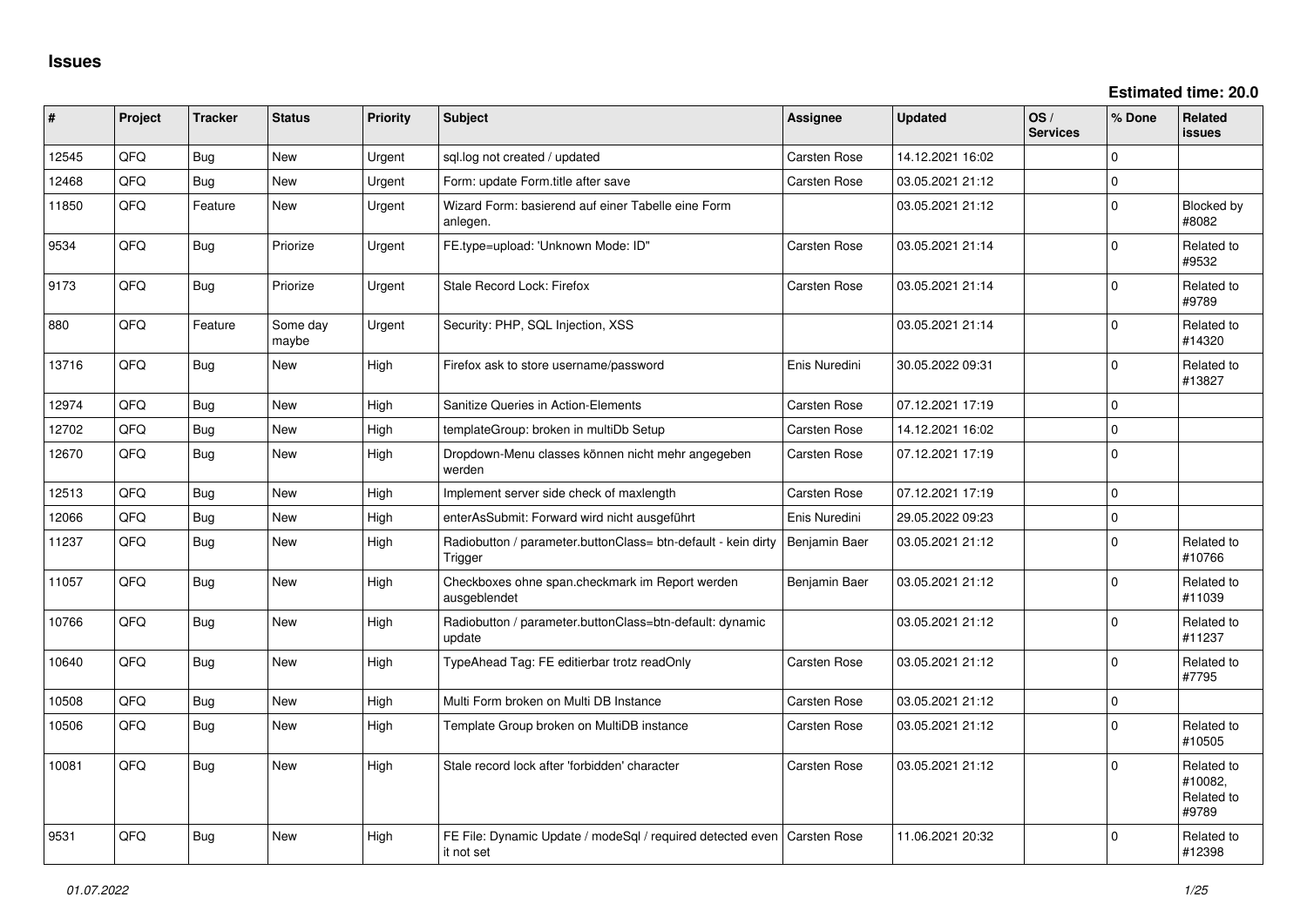| #     | Project | <b>Tracker</b> | <b>Status</b> | <b>Priority</b> | <b>Subject</b>                                                                                                                        | <b>Assignee</b> | <b>Updated</b>   | OS/<br><b>Services</b> | % Done      | Related<br>issues                                                      |
|-------|---------|----------------|---------------|-----------------|---------------------------------------------------------------------------------------------------------------------------------------|-----------------|------------------|------------------------|-------------|------------------------------------------------------------------------|
| 9347  | QFQ     | <b>Bug</b>     | New           | High            | FE.type=upload with dynamic show/hidden: required not<br>detected                                                                     | Carsten Rose    | 12.06.2021 10:40 |                        | $\Omega$    | Related to<br>#5305,<br>Related to<br>#12398                           |
| 8891  | QFQ     | Bug            | <b>New</b>    | High            | formSubmitLog: do not log passwords                                                                                                   | Enis Nuredini   | 25.03.2022 09:06 |                        | $\Omega$    |                                                                        |
| 8668  | QFQ     | Bug            | <b>New</b>    | High            | Pill disabled: dyamic mode 'hidden' not respected - FE is still<br>required                                                           | Carsten Rose    | 03.05.2021 21:14 |                        | $\Omega$    |                                                                        |
| 8431  | QFQ     | <b>Bug</b>     | New           | High            | autocron.php with wrong path                                                                                                          | Carsten Rose    | 03.05.2021 21:14 |                        | 0           |                                                                        |
| 8083  | QFQ     | <b>Bug</b>     | New           | High            | FormEditor: primary table list does not respect<br>'indexDb={{indexData:Y}}'                                                          | Carsten Rose    | 03.05.2021 21:14 |                        | 0           | Has duplicate<br>#6678                                                 |
| 7899  | QFQ     | Bug            | New           | High            | Fe.type=password / retype / required: always complain<br>about missing value                                                          | Carsten Rose    | 03.05.2021 21:14 |                        | $\Omega$    |                                                                        |
| 7650  | QFQ     | Bug            | New           | High            | Optional do not show 'required' sign on FormElement                                                                                   | Carsten Rose    | 03.05.2021 21:14 |                        | $\mathbf 0$ |                                                                        |
| 5459  | QFQ     | Bug            | New           | High            | Multi DB: spread system tables between 'QFQ' and<br>'Data'-DB                                                                         | Carsten Rose    | 03.05.2021 21:14 |                        | 0           | Related to<br>#4720                                                    |
| 5221  | QFQ     | Bug            | New           | High            | Download Dialog: Bleibt stehen in FF wenn Datei<br>automatisch gespeichert wird.                                                      | Carsten Rose    | 03.05.2021 21:14 |                        | $\mathbf 0$ |                                                                        |
| 14187 | QFQ     | Feature        | New           | High            | qfq.log: show current URL                                                                                                             | Carsten Rose    | 28.05.2022 11:02 |                        | $\Omega$    | Related to<br>#13933,<br>Related to<br>#12532,<br>Related to<br>#11893 |
| 13757 | QFQ     | Feature        | New           | High            | QR / Bar-Code Plugin                                                                                                                  | Enis Nuredini   | 19.03.2022 17:43 |                        | $\mathbf 0$ |                                                                        |
| 12544 | QFQ     | Feature        | New           | High            | a) ' AS _link' new also as ' AS _format', b) sortierung via<br>'display: none;', c) '_format' benoeitgt nicht zwingend<br>u/U/p/m/z/d | Carsten Rose    | 14.12.2021 16:03 |                        | $\Omega$    |                                                                        |
| 12532 | QFQ     | Feature        | <b>New</b>    | High            | SIP-Parameter bei Seitenaufruf in Browser-Console<br>anzeigen                                                                         | Carsten Rose    | 07.12.2021 17:19 |                        | $\Omega$    | Related to<br>#11893.<br>Related to<br>#14187                          |
| 12186 | QFQ     | Feature        | New           | High            | TinyMCE Config für Objekte                                                                                                            | Carsten Rose    | 07.12.2021 17:19 |                        | $\Omega$    | <b>Blocks</b><br>#12632                                                |
| 11893 | QFQ     | Feature        | <b>New</b>    | High            | Broken SIP: a) only report one time, b) only report in main<br>column                                                                 | Carsten Rose    | 12.05.2021 12:13 |                        | $\mathbf 0$ | Related to<br>#12532,<br>Related to<br>#14187                          |
| 10114 | QFQ     | Feature        | New           | High            | Symbol (Link): 'G:' (Glyphicon) replaced by 'i:' (icon)                                                                               |                 | 07.12.2021 17:19 |                        | 0           | Related to<br>#3797,<br>Related to<br>#4194                            |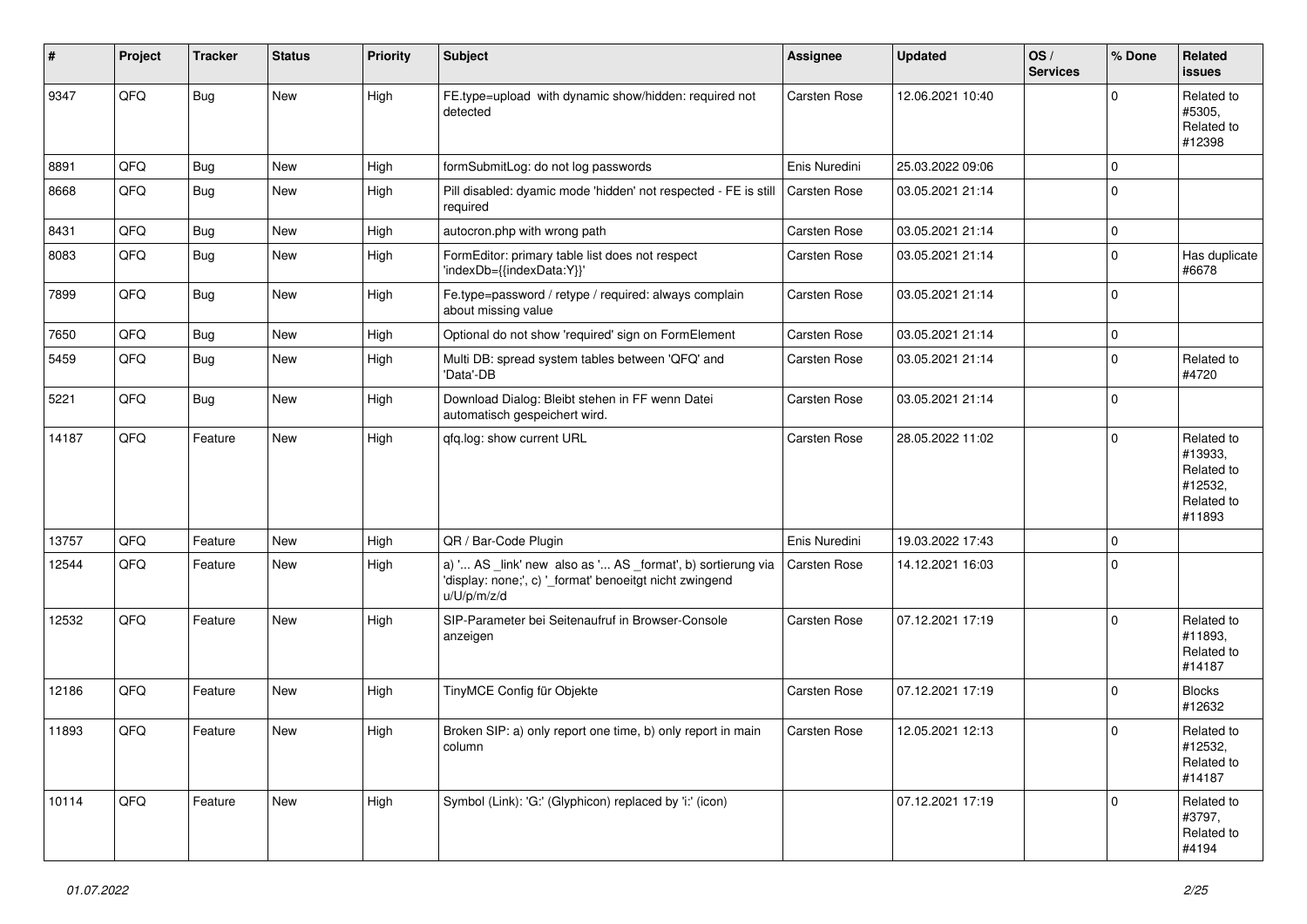| $\vert$ # | Project | <b>Tracker</b> | <b>Status</b>     | <b>Priority</b> | <b>Subject</b>                                                                          | <b>Assignee</b> | <b>Updated</b>   | OS/<br><b>Services</b> | % Done      | Related<br>issues                                                    |
|-----------|---------|----------------|-------------------|-----------------|-----------------------------------------------------------------------------------------|-----------------|------------------|------------------------|-------------|----------------------------------------------------------------------|
| 8962      | QFQ     | Feature        | <b>New</b>        | High            | allow for form fields with identical names                                              | Carsten Rose    | 03.05.2021 21:14 |                        | $\Omega$    |                                                                      |
| 7850      | QFQ     | Feature        | New               | High            | Upload records: non 'pathFileName' column                                               | Carsten Rose    | 03.05.2021 21:14 |                        | $\Omega$    |                                                                      |
| 5715      | QFQ     | Feature        | <b>New</b>        | High            | PDF Caching                                                                             | Carsten Rose    | 03.05.2021 21:14 |                        | $\mathbf 0$ | Related to<br>#5851,<br>Related to<br>#6357                          |
| 3727      | QFQ     | Feature        | New               | High            | Security: Session Hijacking erschweren                                                  | Carsten Rose    | 03.05.2021 21:14 |                        | 0           |                                                                      |
| 9121      | QFQ     | <b>Bug</b>     | Priorize          | High            | sip links have r and __dbIndexData set                                                  | Carsten Rose    | 12.06.2021 10:41 |                        | 0           |                                                                      |
| 6116      | QFQ     | <b>Bug</b>     | Priorize          | High            | value of checkbox not saved                                                             | Carsten Rose    | 07.12.2021 17:19 |                        | 0           |                                                                      |
| 8204      | QFQ     | Feature        | Priorize          | High            | Position 'required mark'                                                                | Carsten Rose    | 16.06.2021 13:44 |                        | $\Omega$    |                                                                      |
| 8082      | QFQ     | Feature        | Priorize          | High            | Contact form without saving record                                                      | Carsten Rose    | 07.12.2021 15:20 |                        | $\Omega$    | Related to<br>#8587,<br><b>Blocks</b><br>#11850                      |
| 12463     | QFQ     | Bug            | ToDo              | High            | QFQ Function: 'function' and 'sql' on same level - output of<br>sql is shown two times. | Carsten Rose    | 15.12.2021 16:31 |                        | $\mathbf 0$ |                                                                      |
| 12395     | QFQ     | <b>Bug</b>     | ToDo              | High            | QFQ Function: Result two times shown                                                    | Carsten Rose    | 18.02.2022 08:59 |                        | 0           |                                                                      |
| 7602      | QFQ     | Feature        | ToDo              | High            | Multi Select: with checkboxes                                                           | Benjamin Baer   | 22.03.2022 09:07 |                        | 0           |                                                                      |
| 12508     | QFQ     | <b>Bug</b>     | In Progress       | High            | qfq Form: sendMail                                                                      | Karin Niffeler  | 19.03.2022 17:48 |                        | $\mathbf 0$ |                                                                      |
| 9789      | QFQ     | Bug            | In Progress       | High            | Record Lock: release to early on 'leave page'                                           | Carsten Rose    | 10.01.2022 09:25 |                        | 100         | Related to<br>#10081,<br>Related to<br>#9173,<br>Related to<br>#8702 |
| 9517      | QFQ     | Feature        | In Progress       | High            | Input multiple tags with typeahead                                                      | Carsten Rose    | 03.05.2021 21:14 |                        | 40          | Related to<br>#10150                                                 |
| 11630     | QFQ     | Bug            | Feedback          | High            | Bitte check ob CALL() in 20.11.0 noch so funktioniert wie in<br>20.4.1                  | Enis Nuredini   | 28.05.2022 13:45 |                        | $\Omega$    | Related to<br>#11325                                                 |
| 9548      | QFQ     | Feature        | Feedback          | High            | FormElement: Pattern mismatch - optional report only on<br>focus lost                   | Benjamin Baer   | 03.05.2021 21:14 |                        | $\Omega$    |                                                                      |
| 9052      | QFQ     | Feature        | Feedback          | High            | Report: CodeMirror with SQL Syntax Highlight in FE                                      | Enis Nuredini   | 08.06.2022 10:25 |                        | $\mathbf 0$ |                                                                      |
| 4279      | QFQ     | <b>Bug</b>     | Some day<br>maybe | High            | config.linkVars lost                                                                    | Carsten Rose    | 03.05.2021 21:14 |                        | $\Omega$    |                                                                      |
| 3570      | QFQ     | Bug            | Some day<br>maybe | High            | Formular mit prmitnew permitEdit=Always wird nicht<br>aufgerufen (ist leer)             | Carsten Rose    | 03.05.2021 21:14 |                        | 0           |                                                                      |
| 3109      | QFQ     | Bug            | Some day<br>maybe | High            | RealUrl: Links werden nicht korrekt gerendert                                           | Carsten Rose    | 03.05.2021 21:14 |                        | $\Omega$    |                                                                      |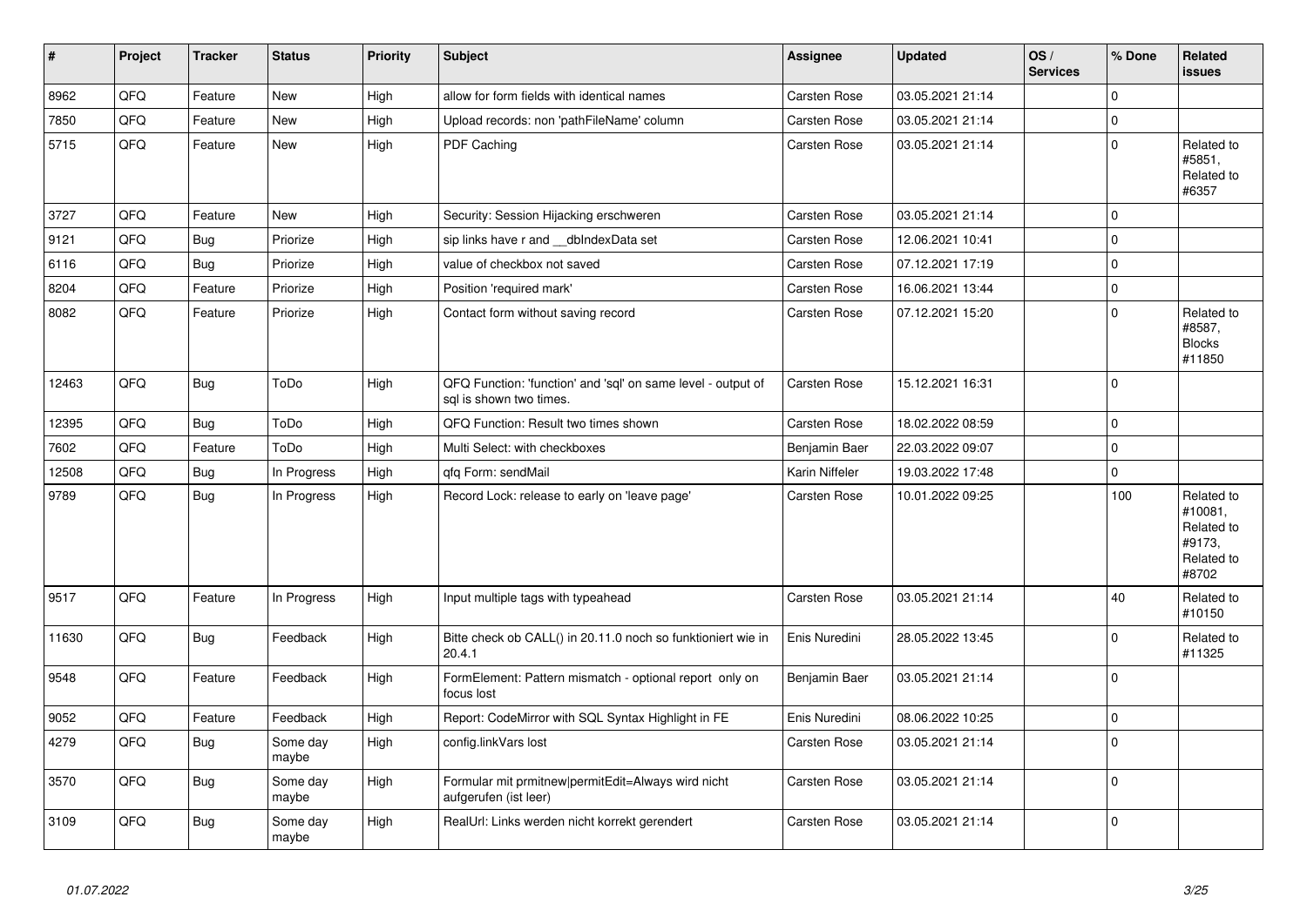| #     | Project | <b>Tracker</b> | <b>Status</b>     | <b>Priority</b> | <b>Subject</b>                                                                                         | <b>Assignee</b> | <b>Updated</b>   | OS/<br><b>Services</b> | % Done      | Related<br>issues                                |
|-------|---------|----------------|-------------------|-----------------|--------------------------------------------------------------------------------------------------------|-----------------|------------------|------------------------|-------------|--------------------------------------------------|
| 3061  | QFQ     | Bug            | Some day<br>maybe | High            | winstitute: mysql connection durcheinander - nmhp17<br>(ag7)/QFQ arbeitet mit DB/Tabellen von biostat. | Carsten Rose    | 03.05.2021 21:14 |                        | $\mathbf 0$ |                                                  |
| 4258  | QFQ     | Feature        | Some day<br>maybe | High            | <b>System Defaults: Forms</b>                                                                          | Carsten Rose    | 03.05.2021 21:14 |                        | $\mathbf 0$ |                                                  |
| 3990  | QFQ     | Feature        | Some day<br>maybe | High            | custom class definition: add space automatically                                                       | Carsten Rose    | 03.05.2021 21:14 |                        | $\mathbf 0$ |                                                  |
| 3967  | QFQ     | Feature        | Some day<br>maybe | High            | Report: Checkbox, Radio, Dropdown, Input welches ohne<br>Submit funktioniert - 'Inline-Form'           | Carsten Rose    | 03.05.2021 21:14 |                        | $\mathbf 0$ |                                                  |
| 3848  | QFQ     | Feature        | Some day<br>maybe | High            | Antivirus check fuer Upload files in qfq?                                                              | Carsten Rose    | 03.05.2021 21:14 |                        | $\mathbf 0$ | Related to<br>#4131                              |
| 14395 | QFQ     | Support        | <b>New</b>        | Normal          | FormEditor: Virtual table columns                                                                      | Enis Nuredini   | 21.06.2022 16:09 |                        | $\Omega$    |                                                  |
| 14377 | QFQ     | Bug            | New               | Normal          | Documentation > General Tips: white page after migration                                               | Enis Nuredini   | 19.06.2022 16:37 |                        | $\pmb{0}$   |                                                  |
| 14322 | QFQ     | Bug            | <b>New</b>        | Normal          | Form Load: by default no scroll (save & close should be<br>visible)                                    | Enis Nuredini   | 15.06.2022 14:12 |                        | $\mathbf 0$ | Related to<br>#14321,<br>Related to<br>#6232     |
| 14305 | QFQ     | <b>Bug</b>     | <b>New</b>        | Normal          | Inline Report editing does not create history entries                                                  | Carsten Rose    | 10.06.2022 11:55 |                        | $\mathbf 0$ |                                                  |
| 14304 | QFQ     | Bug            | <b>New</b>        | Normal          | table sorter view safer does not work                                                                  | Carsten Rose    | 10.06.2022 11:49 |                        | $\mathbf 0$ |                                                  |
| 14245 | QFQ     | Bug            | New               | Normal          | Form Save Btn bleibt disabled wenn Datumsfeld über<br>Datepicker geändert                              | Enis Nuredini   | 27.05.2022 13:45 |                        | $\mathbf 0$ | Related to<br>#13689                             |
| 14233 | QFQ     | <b>Bug</b>     | <b>New</b>        | Normal          | AS _link: question - HTML is not rendered                                                              | Carsten Rose    | 28.05.2022 11:02 |                        | $\mathbf 0$ |                                                  |
| 14091 | QFQ     | Bug            | <b>New</b>        | Normal          | inconsistent template path for twig                                                                    | Carsten Rose    | 19.04.2022 18:36 |                        | $\pmb{0}$   |                                                  |
| 14077 | QFQ     | Bug            | New               | Normal          | As _link: Attribute 'class' missing by r:1 and r:3 - but should<br>set                                 | Carsten Rose    | 28.05.2022 11:02 |                        | $\Omega$    | Related to<br>#5342,<br>Related to<br>#4343      |
| 13706 | QFQ     | Bug            | New               | Normal          | Wrong CheckType in FieldElement LastStatus of Form Cron                                                | Carsten Rose    | 21.01.2022 18:20 |                        | $\pmb{0}$   |                                                  |
| 13689 | QFQ     | Bug            | <b>New</b>        | Normal          | Enter auf Eingabefeld mit ungültigem Wert führt zu blurry<br>Seite                                     | Enis Nuredini   | 28.05.2022 10:53 |                        | $\mathbf 0$ | Related to<br>#14245, Has<br>duplicate<br>#11891 |
| 13659 | QFQ     | <b>Bug</b>     | New               | Normal          | wrong sanitize class applied to R-store                                                                | Carsten Rose    | 15.01.2022 14:23 |                        | 0           |                                                  |
| 13647 | QFQ     | <b>Bug</b>     | New               | Normal          | Autofocus funktioniert nicht auf Chrome                                                                | Benjamin Baer   | 19.03.2022 17:44 |                        | $\mathbf 0$ |                                                  |
| 13592 | QFQ     | <b>Bug</b>     | New               | Normal          | QFQ Build Queue: das vergeben von Tags klappt nicht. Es<br>werden keine Releases gebaut.               | Carsten Rose    | 19.03.2022 17:45 |                        | $\mathbf 0$ |                                                  |
| 13528 | QFQ     | <b>Bug</b>     | <b>New</b>        | Normal          | gfq.io > releases: es wird kein neues Release angelegt                                                 | Benjamin Baer   | 19.03.2022 17:46 |                        | $\mathsf 0$ |                                                  |
| 13460 | QFQ     | <b>Bug</b>     | New               | Normal          | Doc: Password set/reset  password should not processed<br>with 'html encode'                           | Carsten Rose    | 19.03.2022 17:46 |                        | 0           |                                                  |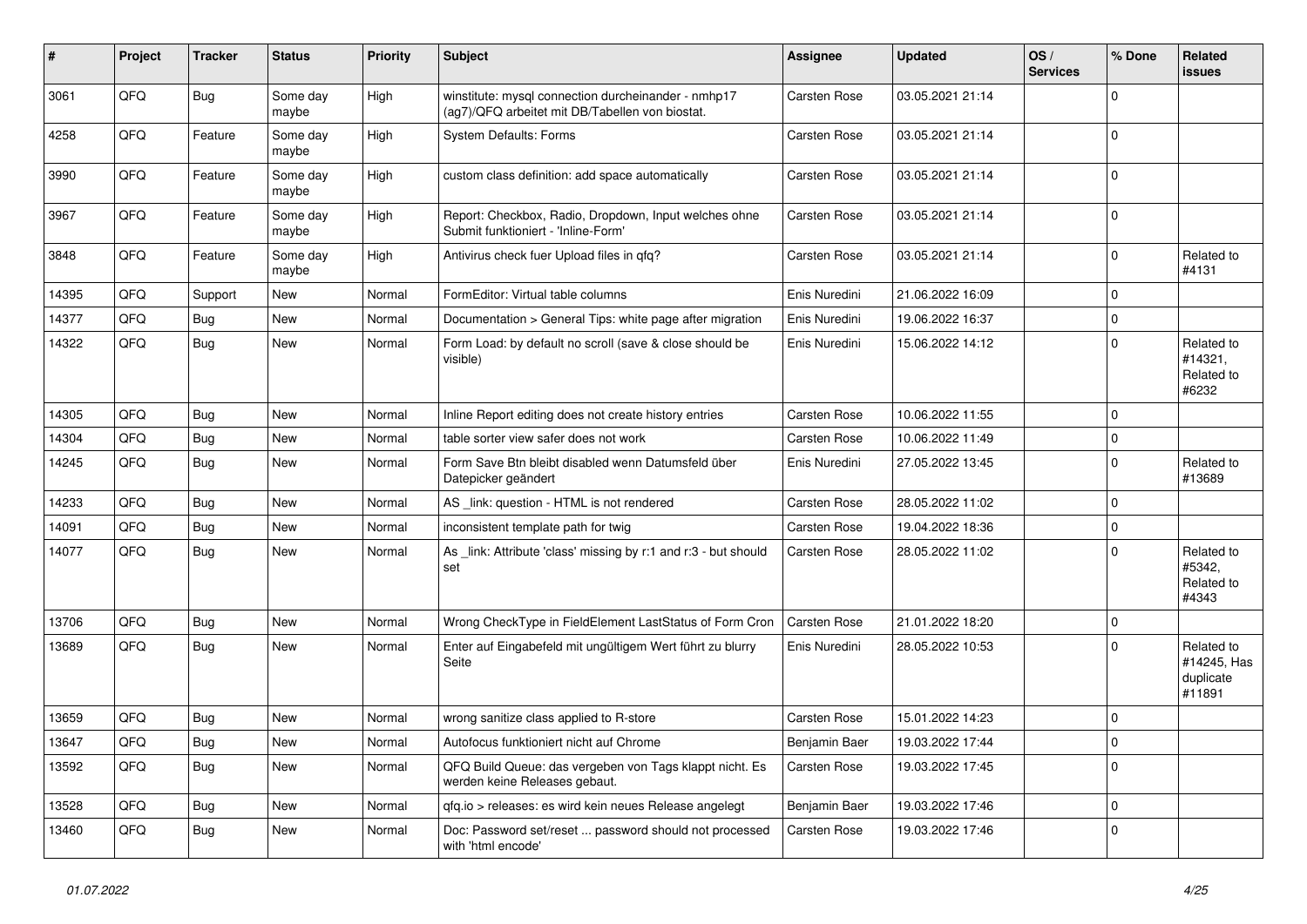| #     | Project | <b>Tracker</b> | <b>Status</b> | <b>Priority</b> | Subject                                                                                                                                             | Assignee      | <b>Updated</b>   | OS/<br><b>Services</b> | % Done      | Related<br><b>issues</b>                                             |
|-------|---------|----------------|---------------|-----------------|-----------------------------------------------------------------------------------------------------------------------------------------------------|---------------|------------------|------------------------|-------------|----------------------------------------------------------------------|
| 13451 | QFQ     | <b>Bug</b>     | <b>New</b>    | Normal          | Character Counter / Max Character: Problem in Safari                                                                                                | Carsten Rose  | 15.04.2022 17:18 |                        | $\mathbf 0$ |                                                                      |
| 13332 | QFQ     | Bug            | New           | Normal          | Multi Form: Required Felder werden visuell nicht markiert.                                                                                          | Carsten Rose  | 19.03.2022 17:47 |                        | $\mathbf 0$ |                                                                      |
| 13331 | QFQ     | <b>Bug</b>     | New           | Normal          | Multi Form: Clear Icon misplaced                                                                                                                    | Carsten Rose  | 19.03.2022 17:47 |                        | $\Omega$    |                                                                      |
| 12989 | QFQ     | <b>Bug</b>     | New           | Normal          | empty string does not trigger dynamic update                                                                                                        | Enis Nuredini | 28.05.2022 11:09 |                        | $\mathbf 0$ |                                                                      |
| 12716 | QFQ     | <b>Bug</b>     | New           | Normal          | template group: Pattern only applied to first instance                                                                                              | Carsten Rose  | 19.03.2022 17:47 |                        | $\mathbf 0$ |                                                                      |
| 12714 | QFQ     | <b>Bug</b>     | New           | Normal          | Conversion of GIF to PDF broken when GIF contains Alpha.                                                                                            | Carsten Rose  | 19.03.2022 17:49 |                        | $\Omega$    |                                                                      |
| 12581 | QFQ     | Bug            | New           | Normal          | Form forward=close: Record 'new' in new browser tab ><br>save (& close) >> Form is not reloaded with new created<br>record id and stays in mode=new | Carsten Rose  | 19.03.2022 17:48 |                        | $\Omega$    |                                                                      |
| 12520 | QFQ     | <b>Bug</b>     | <b>New</b>    | Normal          | Switch FE User: still active even FE User session expired                                                                                           | Carsten Rose  | 19.03.2022 17:48 |                        | $\mathbf 0$ |                                                                      |
| 12512 | QFQ     | <b>Bug</b>     | New           | Normal          | Some MySQL Installation can't use 'stored procedures'                                                                                               | Carsten Rose  | 19.03.2022 17:48 |                        | $\Omega$    |                                                                      |
| 12327 | QFQ     | <b>Bug</b>     | New           | Normal          | Copy to clipboard: Glyphicon can not be changed                                                                                                     | Carsten Rose  | 27.12.2021 17:59 |                        | $\mathbf 0$ |                                                                      |
| 12187 | QFQ     | Bug            | New           | Normal          | Trigger FormAsFile() via Report: probably problem with multi<br>DB setup                                                                            | Carsten Rose  | 20.03.2021 21:20 |                        | $\Omega$    |                                                                      |
| 12133 | QFQ     | <b>Bug</b>     | <b>New</b>    | Normal          | NPM, phpSpreadSheet aktualisieren                                                                                                                   | Carsten Rose  | 15.03.2021 09:04 |                        | $\mathbf 0$ |                                                                      |
| 12045 | QFQ     | <b>Bug</b>     | New           | Normal          | templateGroup afterSave FE: Aufruf ohne<br>sqlHonorFormElements funktioniert nicht                                                                  | Carsten Rose  | 18.02.2021 16:33 |                        | $\mathbf 0$ |                                                                      |
| 12040 | QFQ     | <b>Bug</b>     | <b>New</b>    | Normal          | FE Mode 'hidden' für zwei FEs auf einer Zeile                                                                                                       | Carsten Rose  | 18.02.2021 10:13 |                        | $\pmb{0}$   |                                                                      |
| 11752 | QFQ     | <b>Bug</b>     | New           | Normal          | checkbox renders multiple input elements with same name                                                                                             | Carsten Rose  | 17.12.2020 14:58 |                        | $\mathbf 0$ | Related to<br>#11750                                                 |
| 11715 | QFQ     | Bug            | <b>New</b>    | Normal          | acceptZeroAsRequired and requiredOffButMark do not<br>coincide                                                                                      |               | 08.12.2020 12:13 |                        | $\Omega$    |                                                                      |
| 11695 | QFQ     | Bug            | <b>New</b>    | Normal          | MultiForm required FE Error                                                                                                                         | Carsten Rose  | 04.12.2020 13:34 |                        | $\mathbf 0$ |                                                                      |
| 11668 | QFQ     | <b>Bug</b>     | New           | Normal          | Play function.sql - problem with mysql                                                                                                              | Carsten Rose  | 03.05.2021 20:48 |                        | $\Omega$    |                                                                      |
| 11667 | QFQ     | <b>Bug</b>     | New           | Normal          | MySQL mariadb-server-10.3: Incorrect datetime value                                                                                                 | Carsten Rose  | 03.05.2021 20:48 |                        | $\Omega$    |                                                                      |
| 11522 | QFQ     | <b>Bug</b>     | New           | Normal          | Aus/Einblenden von Reitern                                                                                                                          |               | 13.11.2020 14:58 |                        | $\mathbf 0$ |                                                                      |
| 11239 | QFQ     | Bug            | New           | Normal          | Radiobutton (plain): horizontales Rendern abhängig vom<br>Datentyp in der Datenbank                                                                 | Carsten Rose  | 30.09.2020 18:37 |                        | $\mathbf 0$ |                                                                      |
| 10937 | QFQ     | Bug            | New           | Normal          | Fehler mit abhängigen Select- Feldern beim Positionieren                                                                                            | Carsten Rose  | 12.11.2020 23:45 |                        | $\mathbf 0$ |                                                                      |
| 10890 | QFQ     | Bug            | New           | Normal          | AutoCron hangs                                                                                                                                      |               | 20.07.2020 13:56 |                        | $\mathbf 0$ |                                                                      |
| 10759 | QFQ     | Bug            | New           | Normal          | emptyMeansNull - Feld falsch aktualisiert                                                                                                           |               | 12.11.2020 23:45 |                        | $\mathbf 0$ |                                                                      |
| 10704 | QFQ     | Bug            | New           | Normal          | wkhtml problem rendering fullCalendar.js / fabric.js >><br>successor: puppeteer                                                                     | Carsten Rose  | 12.11.2020 23:45 |                        | $\mathbf 0$ | Related to<br>#5024,<br>Related to<br>#4650,<br>Related to<br>#10715 |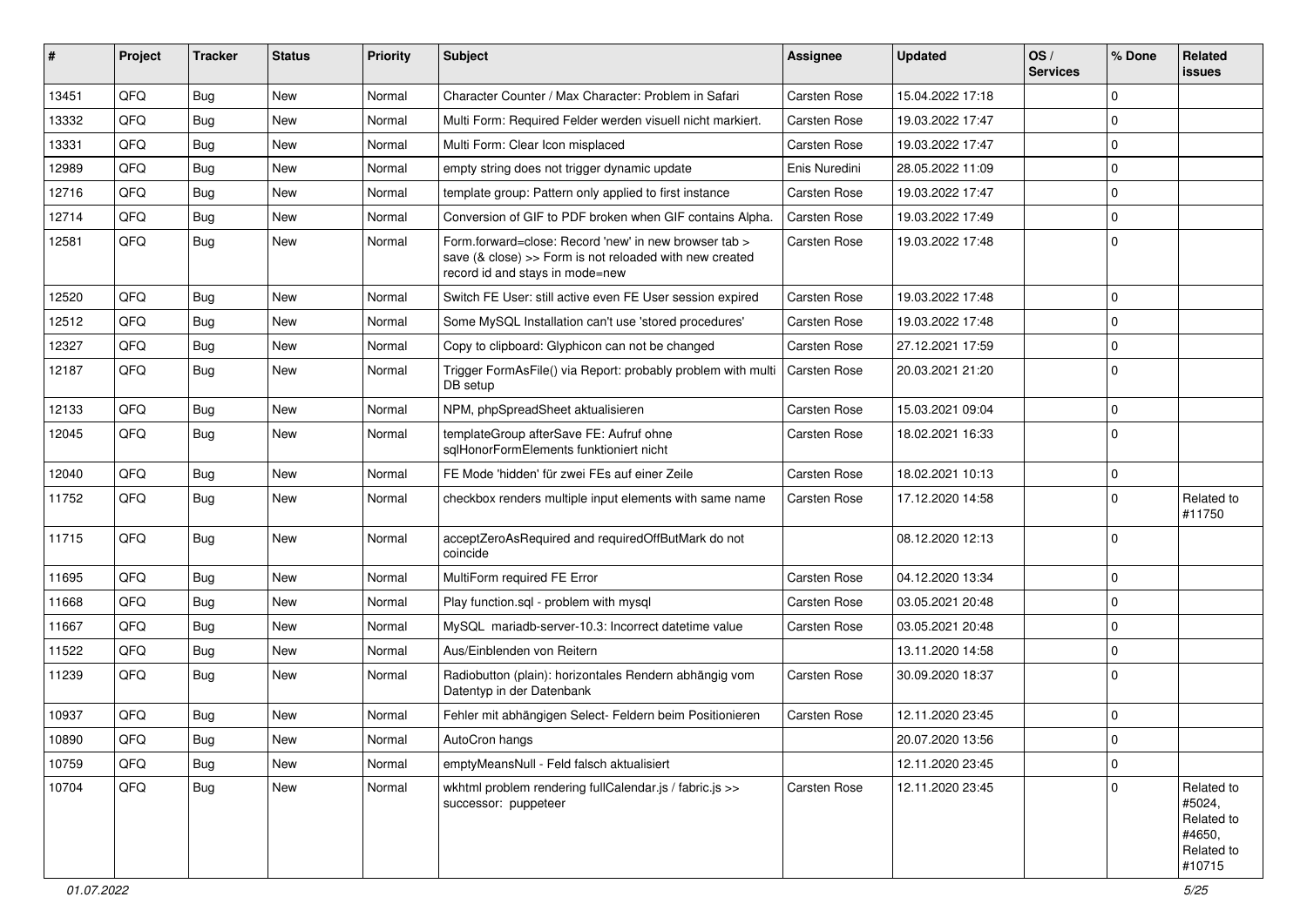| #     | Project | <b>Tracker</b> | <b>Status</b> | <b>Priority</b> | <b>Subject</b>                                                                                        | <b>Assignee</b> | <b>Updated</b>   | OS/<br><b>Services</b> | % Done      | Related<br>issues    |
|-------|---------|----------------|---------------|-----------------|-------------------------------------------------------------------------------------------------------|-----------------|------------------|------------------------|-------------|----------------------|
| 10658 | QFQ     | Bug            | <b>New</b>    | Normal          | processReadOnly broken                                                                                | Carsten Rose    | 27.05.2020 17:55 |                        | $\mathbf 0$ |                      |
| 10588 | QFQ     | Bug            | New           | Normal          | typeahed Tag: Doku anpassen                                                                           | Carsten Rose    | 12.11.2020 23:45 |                        | $\pmb{0}$   |                      |
| 10324 | QFQ     | Bug            | <b>New</b>    | Normal          | Excel Export mit Template funktioniert nur, wenn Template<br>vor uid kommt                            |                 | 30.03.2020 11:20 |                        | $\mathbf 0$ | Related to<br>#10257 |
| 10322 | QFQ     | Bug            | New           | Normal          | FormElement / Radio: missing column 'enum' >> FE not<br>reported                                      | Carsten Rose    | 07.05.2020 09:37 |                        | $\mathbf 0$ |                      |
| 10082 | QFQ     | Bug            | New           | Normal          | FE.type=SELECT - 'sanatize' Class                                                                     | Carsten Rose    | 07.05.2020 09:36 |                        | $\mathbf 0$ | Related to<br>#10081 |
| 9855  | QFQ     | <b>Bug</b>     | <b>New</b>    | Normal          | <b>Required Check</b>                                                                                 |                 | 01.02.2020 15:56 |                        | $\mathbf 0$ |                      |
| 9783  | QFQ     | Bug            | <b>New</b>    | Normal          | Email with special characters                                                                         | Carsten Rose    | 01.02.2020 23:22 |                        | $\mathbf 0$ |                      |
| 9773  | QFQ     | <b>Bug</b>     | <b>New</b>    | Normal          | form.parameter.formModeGlobal=requiredOff                                                             | Carsten Rose    | 01.02.2020 15:56 |                        | $\mathbf 0$ |                      |
| 9533  | QFQ     | Bug            | New           | Normal          | FE.type=upload: Check in 'beforeSave' if upload is given                                              | Carsten Rose    | 01.02.2020 23:22 |                        | $\mathbf 0$ | Related to<br>#11523 |
| 9317  | QFQ     | Bug            | New           | Normal          | FE.type=note: with dynamic show/hidden an empty label<br>causes trouble                               | Carsten Rose    | 01.02.2020 23:22 |                        | $\mathbf 0$ |                      |
| 9275  | QFQ     | Bug            | <b>New</b>    | Normal          | autcron: t3 page, which takes to long to respond, is not<br>reported properly                         | Carsten Rose    | 01.02.2020 23:22 |                        | 100         |                      |
| 9177  | QFQ     | Bug            | New           | Normal          | Bug? QFQ tries to save an action FE, which has real<br>existing column name                           | Carsten Rose    | 01.02.2020 23:22 |                        | $\mathbf 0$ |                      |
| 9127  | QFQ     | <b>Bug</b>     | New           | Normal          | Error Message: change 'roll over' color - text not readable                                           | Carsten Rose    | 01.02.2020 23:22 |                        | $\pmb{0}$   |                      |
| 9077  | QFQ     | Bug            | <b>New</b>    | Normal          | typeAheadSql: report broken SQL                                                                       | Carsten Rose    | 29.06.2022 22:35 |                        | $\pmb{0}$   | Related to<br>#4018  |
| 9013  | QFQ     | Bug            | New           | Normal          | Error in Twig template not handled                                                                    | Carsten Rose    | 20.10.2021 13:43 |                        | $\mathbf 0$ |                      |
| 8049  | QFQ     | <b>Bug</b>     | New           | Normal          | FE.type=note, column 'value': text moves some pixel to top<br>after save                              | Carsten Rose    | 01.02.2020 23:22 |                        | $\mathbf 0$ |                      |
| 7890  | QFQ     | <b>Bug</b>     | New           | Normal          | FormElement 'required': extraButtonInfo not aligned                                                   | Carsten Rose    | 11.06.2021 21:17 |                        | $\mathbf 0$ | Related to<br>#11517 |
| 7795  | QFQ     | <b>Bug</b>     | <b>New</b>    | Normal          | Readonly Form: Typeahead-Felder                                                                       | Carsten Rose    | 01.02.2020 23:22 |                        | $\mathbf 0$ | Related to<br>#10640 |
| 7685  | QFQ     | Bug            | <b>New</b>    | Normal          | Open FormElement from QFQ error message and save<br>modified record: error about missing {{formId:F}} | Carsten Rose    | 01.02.2020 23:22 |                        | $\mathbf 0$ |                      |
| 7574  | QFQ     | Bug            | New           | Normal          | Substitute error: form element not reported / dont parse<br>Form.note                                 | Carsten Rose    | 01.02.2020 23:21 |                        | 0           |                      |
| 7547  | QFQ     | Bug            | New           | Normal          | Error Message in afterSave: wrong parameter column<br>reported                                        | Carsten Rose    | 01.02.2020 23:22 |                        | $\mathbf 0$ |                      |
| 7524  | QFQ     | <b>Bug</b>     | New           | Normal          | QFQ throws a 'General Error' if 'fileadmin/protected/log/' is<br>not writeable                        | Carsten Rose    | 01.02.2020 23:22 |                        | $\mathbf 0$ |                      |
| 7513  | QFG     | Bug            | New           | Normal          | Radios not correct aligned                                                                            | Carsten Rose    | 01.02.2020 23:22 |                        | $\pmb{0}$   |                      |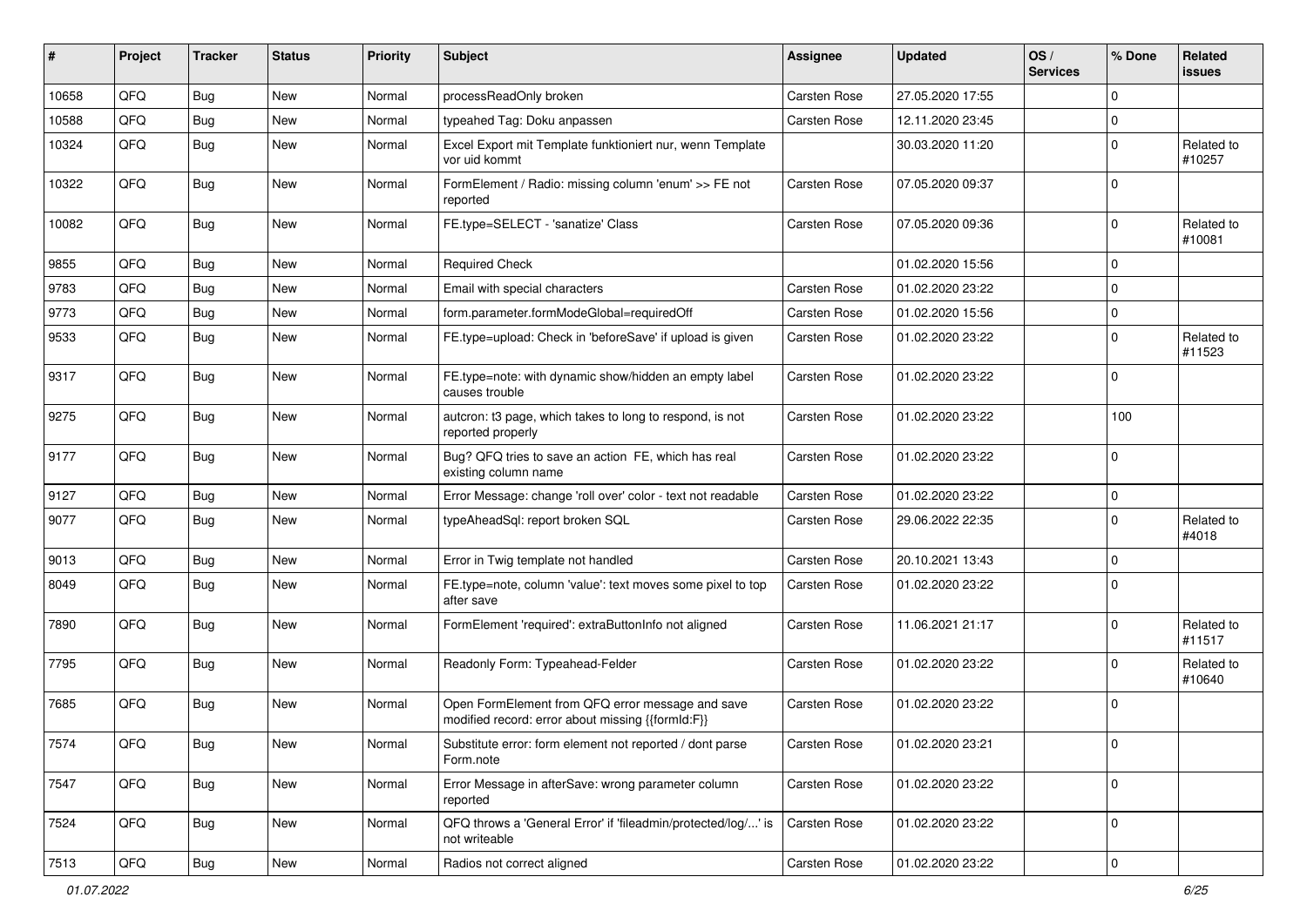| #     | Project | <b>Tracker</b> | <b>Status</b> | <b>Priority</b> | Subject                                                                                                          | Assignee               | <b>Updated</b>   | OS/<br><b>Services</b> | % Done      | Related<br><b>issues</b>                    |
|-------|---------|----------------|---------------|-----------------|------------------------------------------------------------------------------------------------------------------|------------------------|------------------|------------------------|-------------|---------------------------------------------|
| 7512  | QFQ     | Bug            | <b>New</b>    | Normal          | FE: inputType=number >> 'pattern' is not respected                                                               | Carsten Rose           | 01.02.2020 23:22 |                        | $\Omega$    |                                             |
| 7261  | QFQ     | Bug            | <b>New</b>    | Normal          | Report pathFilename for user without path, only the filename                                                     | Carsten Rose           | 01.02.2020 23:21 |                        | $\mathbf 0$ |                                             |
| 7219  | QFQ     | <b>Bug</b>     | New           | Normal          | typeSheadSql / typeAheadSqlPrefetch: change to curly<br>braces                                                   | Carsten Rose           | 01.02.2020 23:21 |                        | $\Omega$    |                                             |
| 7014  | QFQ     | Bug            | New           | Normal          | Sending invalid emails succeeds when<br>debug.redirectAllMailTo is set                                           | Carsten Rose           | 01.02.2020 23:21 |                        | $\mathbf 0$ |                                             |
| 7002  | QFQ     | Bug            | <b>New</b>    | Normal          | Dynamic Update: row does not disappear / appear                                                                  | Carsten Rose           | 01.02.2020 23:22 |                        | $\mathbf 0$ |                                             |
| 6912  | QFQ     | Bug            | New           | Normal          | error Message Var 'deadline' already set in SIP - in Form<br>with FE.value={{deadline:R:::{{deadlinePeriod:Y}}}} | Carsten Rose           | 01.02.2020 23:21 |                        | $\Omega$    |                                             |
| 6677  | QFQ     | Bug            | New           | Normal          | Error message FE Action Element: no/wrong FE reference<br>who cause the problem.                                 | Carsten Rose           | 01.02.2020 23:21 |                        | $\mathbf 0$ |                                             |
| 6483  | QFQ     | Bug            | <b>New</b>    | Normal          | R Store funktioniert nicht bei 'Report Notation' im FE                                                           | Carsten Rose           | 01.02.2020 23:21 |                        | $\mathbf 0$ |                                             |
| 6462  | QFQ     | Bug            | <b>New</b>    | Normal          | File Upload: Nutzlose Fehlermeldung wenn Datei zu gross                                                          | Carsten Rose           | 01.02.2020 23:21 |                        | $\Omega$    | Related to<br>#6139                         |
| 5576  | QFQ     | Bug            | <b>New</b>    | Normal          | Using MySQL 'DROP' requires privilege - wich is not really<br>necessary.                                         | Carsten Rose           | 01.02.2020 23:21 |                        | $\Omega$    |                                             |
| 5559  | QFQ     | <b>Bug</b>     | <b>New</b>    | Normal          | FE.type = Upload: 'accept' might contain variables                                                               | Carsten Rose           | 11.05.2020 21:23 |                        | $\pmb{0}$   |                                             |
| 5305  | QFQ     | Bug            | New           | Normal          | Upload FormElement: nicht disabled by readonly Form                                                              | Carsten Rose           | 16.06.2021 13:43 |                        | $\Omega$    | Related to<br>#9347,<br>Related to<br>#9834 |
| 4756  | QFQ     | Bug            | <b>New</b>    | Normal          | Form dirty even nothing changes                                                                                  | Carsten Rose           | 11.12.2019 16:16 |                        | $\Omega$    |                                             |
| 3547  | QFQ     | Bug            | <b>New</b>    | Normal          | FE of type 'note' causes writing of empty fields.                                                                | Carsten Rose           | 01.02.2020 23:21 |                        | $\Omega$    |                                             |
| 14376 | QFQ     | Feature        | New           | Normal          | QFQ Bootstrap: if missing, create stored procedures                                                              | Enis Nuredini          | 19.06.2022 16:37 |                        | $\mathbf 0$ |                                             |
| 14227 | QFQ     | Feature        | New           | Normal          | Selenium Konkurrenz: cypress.io                                                                                  | Enis Nuredini          | 28.05.2022 11:02 |                        | $\mathbf 0$ |                                             |
| 14185 | QFQ     | Feature        | <b>New</b>    | Normal          | External/Autocron.php - better suitable directory                                                                | Support: System        | 28.05.2022 11:03 |                        | $\mathbf 0$ |                                             |
| 14090 | QFQ     | Feature        | <b>New</b>    | Normal          | Nützliche script funktionen                                                                                      | Carsten Rose           | 28.05.2022 11:03 |                        | $\mathbf 0$ |                                             |
| 14028 | QFQ     | Feature        | <b>New</b>    | Normal          | Required notification: visual nicer                                                                              | Enis Nuredini          | 28.05.2022 11:01 |                        | 0           |                                             |
| 13945 | QFQ     | Feature        | New           | Normal          | As _link: content before/after link                                                                              | Enis Nuredini          | 28.05.2022 11:01 |                        | $\Omega$    | Related to<br>#12262                        |
| 13843 | QFQ     | Feature        | New           | Normal          | Create JWT via QFQ                                                                                               | Carsten Rose           | 19.03.2022 17:42 |                        | 0           |                                             |
| 13841 | QFQ     | Feature        | New           | Normal          | Create PDF via iText - evaluate                                                                                  | Carsten Rose           | 19.03.2022 17:42 |                        | $\pmb{0}$   |                                             |
| 13700 | QFQ     | Feature        | New           | Normal          | Redesign gfg.io Seite                                                                                            | Carsten Rose           | 19.03.2022 17:43 |                        | $\mathbf 0$ |                                             |
| 13609 | QFQ     | Feature        | New           | Normal          | QFQ Introduction: Seite aufloesen                                                                                | Philipp<br>Gröbelbauer | 28.05.2022 11:02 |                        | $\pmb{0}$   |                                             |
| 13467 | QFQ     | Feature        | New           | Normal          | ChangeLog Generator                                                                                              | Carsten Rose           | 19.03.2022 17:46 |                        | $\mathbf 0$ | Related to<br>#11460                        |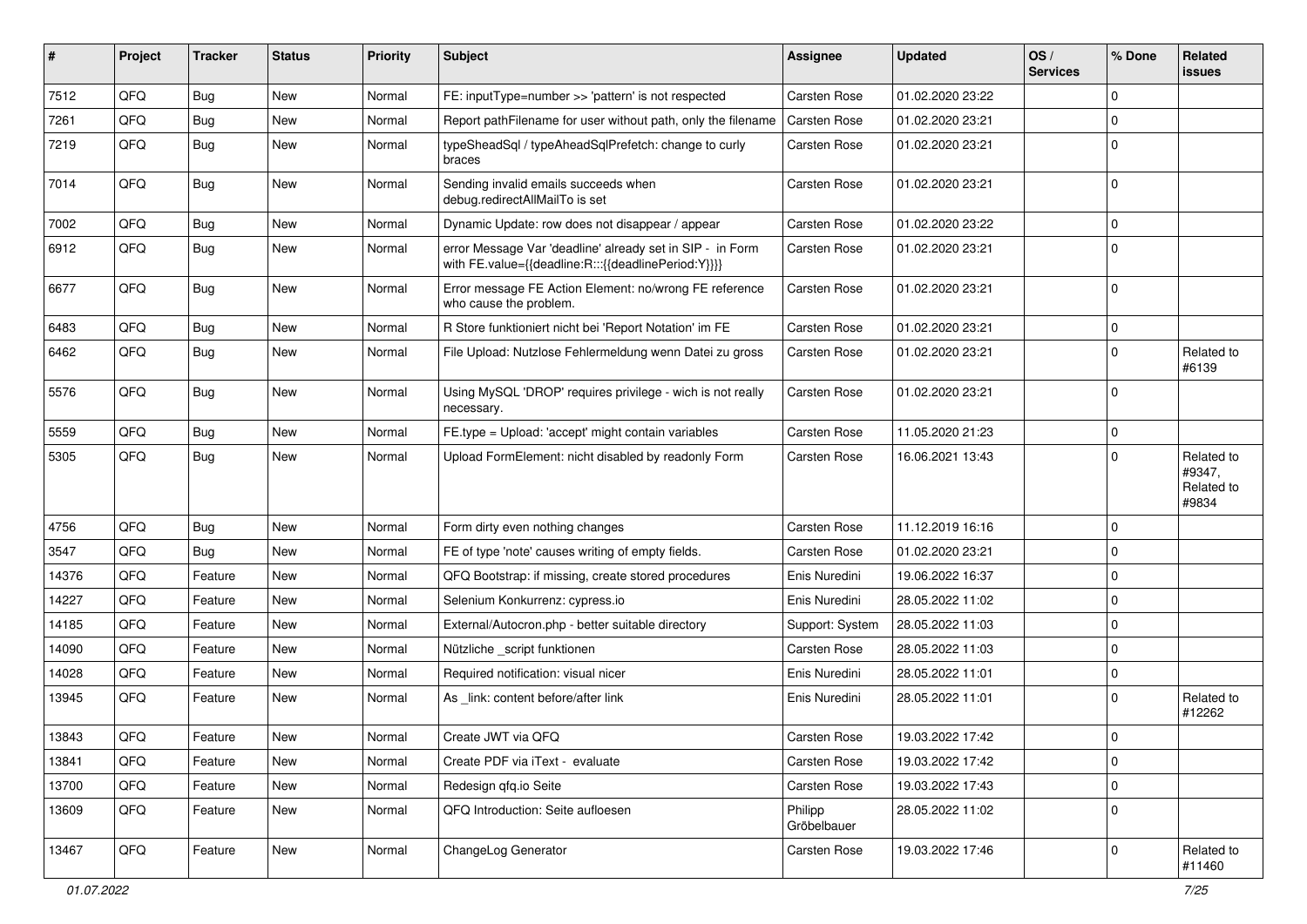| #     | <b>Project</b> | <b>Tracker</b> | <b>Status</b> | <b>Priority</b> | <b>Subject</b>                                                                                                 | Assignee      | <b>Updated</b>   | OS/<br><b>Services</b> | % Done         | Related<br>issues                                                     |
|-------|----------------|----------------|---------------|-----------------|----------------------------------------------------------------------------------------------------------------|---------------|------------------|------------------------|----------------|-----------------------------------------------------------------------|
| 13354 | QFQ            | Feature        | <b>New</b>    | Normal          | Using Websocket in QFQ                                                                                         | Carsten Rose  | 10.11.2021 15:47 |                        | 0              |                                                                       |
| 12679 | QFQ            | Feature        | New           | Normal          | tablesorter: custom column width                                                                               | Carsten Rose  | 16.06.2021 11:10 |                        | 0              |                                                                       |
| 12664 | QFQ            | Feature        | New           | Normal          | TinyMCE: report/remove malicous HTML/JS Code                                                                   | Carsten Rose  | 19.03.2022 17:47 |                        | $\overline{0}$ | Related to<br>#14320                                                  |
| 12632 | QFQ            | Feature        | <b>New</b>    | Normal          | TinyMCE: Prepare CSS classes for images                                                                        | Carsten Rose  | 04.06.2021 14:35 |                        | 100            | Blocked by<br>#12186                                                  |
| 12603 | QFQ            | Feature        | New           | Normal          | Dropdown (Select), Radio, checkbox:<br>itemListAlways={{!SELECT key, value}}                                   | Carsten Rose  | 19.03.2022 17:47 |                        | $\Omega$       |                                                                       |
| 12556 | QFQ            | Feature        | <b>New</b>    | Normal          | Pills Title: colored = static or dynamic on allrequiredgiven                                                   | Benjamin Baer | 19.03.2022 17:49 |                        | $\overline{0}$ |                                                                       |
| 12490 | QFQ            | Feature        | <b>New</b>    | Normal          | Loading Plugins in QFQ - see what tinymce does. (lazy<br>loading)                                              | Benjamin Baer | 08.06.2022 10:37 |                        | $\Omega$       | Related to<br>#12611,<br>Related to<br>#10013.<br>Related to<br>#7732 |
| 12480 | QFQ            | Feature        | <b>New</b>    | Normal          | If QFQ upgrade is running, block further request                                                               | Carsten Rose  | 03.05.2021 20:45 |                        | $\mathbf 0$    |                                                                       |
| 12477 | QFQ            | Feature        | <b>New</b>    | Normal          | Support for refactoring: Form, FormElement, diverse<br>Tabellen/Spalten, tt-content Records                    | Carsten Rose  | 03.05.2021 20:45 |                        | 0              |                                                                       |
| 12476 | QFQ            | Feature        | New           | Normal          | clearMe: a) should trigger 'dirty', b) sticky on textarea resize                                               | Benjamin Baer | 04.01.2022 08:40 |                        | $\Omega$       | Related to<br>#9528                                                   |
| 12474 | QFQ            | Feature        | <b>New</b>    | Normal          | Check BaseConfigURL if it is given and the the last char is '/'                                                | Carsten Rose  | 03.05.2021 20:45 |                        | 0              |                                                                       |
| 12465 | QFQ            | Feature        | <b>New</b>    | Normal          | QFQ Function: use in FE to fill StoreRecord                                                                    | Carsten Rose  | 05.05.2021 21:58 |                        | 0              |                                                                       |
| 12413 | QFQ            | Feature        | New           | Normal          | STORE TYPO3: enhance for {{be users.email:T}},<br>{{fe users.email:T}}                                         | Carsten Rose  | 03.05.2021 20:45 |                        | $\Omega$       | Related to<br>#12412,<br>Related to<br>#10012                         |
| 12412 | QFQ            | Feature        | <b>New</b>    | Normal          | Action/Escape qualifier 'e' (empty), '0': if given, an empty<br>string (or '0') will be treated as 'not found' | Carsten Rose  | 08.05.2021 09:40 |                        | 0              | Related to<br>#12413,<br>Related to<br>#10012                         |
| 12400 | QFQ            | Feature        | <b>New</b>    | Normal          | Tutorial ist in QFQ Doku, Wird in der Suche gefunden, es<br>gibt aber kein Menupunkt - Inhalt ueberpruefen     | Carsten Rose  | 03.05.2021 20:45 |                        | $\overline{0}$ |                                                                       |
| 12330 | QFQ            | Feature        | <b>New</b>    | Normal          | Copy to input field / text area / TinyMCE                                                                      | Carsten Rose  | 07.04.2021 09:01 |                        | 0              |                                                                       |
| 12269 | QFQ            | Feature        | <b>New</b>    | Normal          | 2FA - Login                                                                                                    | Carsten Rose  | 03.05.2021 20:45 |                        | 0              |                                                                       |
| 12163 | QFQ            | Feature        | <b>New</b>    | Normal          | Checkbox: table wrap                                                                                           | Carsten Rose  | 03.05.2021 20:51 |                        | 0              |                                                                       |
| 12162 | QFQ            | Feature        | <b>New</b>    | Normal          | FE.type=sendmail: personalized mailing (several mails) via<br>template                                         | Carsten Rose  | 03.05.2021 20:45 |                        | $\Omega$       |                                                                       |
| 12156 | QFQ            | Feature        | <b>New</b>    | Normal          | Form: Optional disable 'leave page'                                                                            |               | 03.05.2021 20:45 |                        | 0              |                                                                       |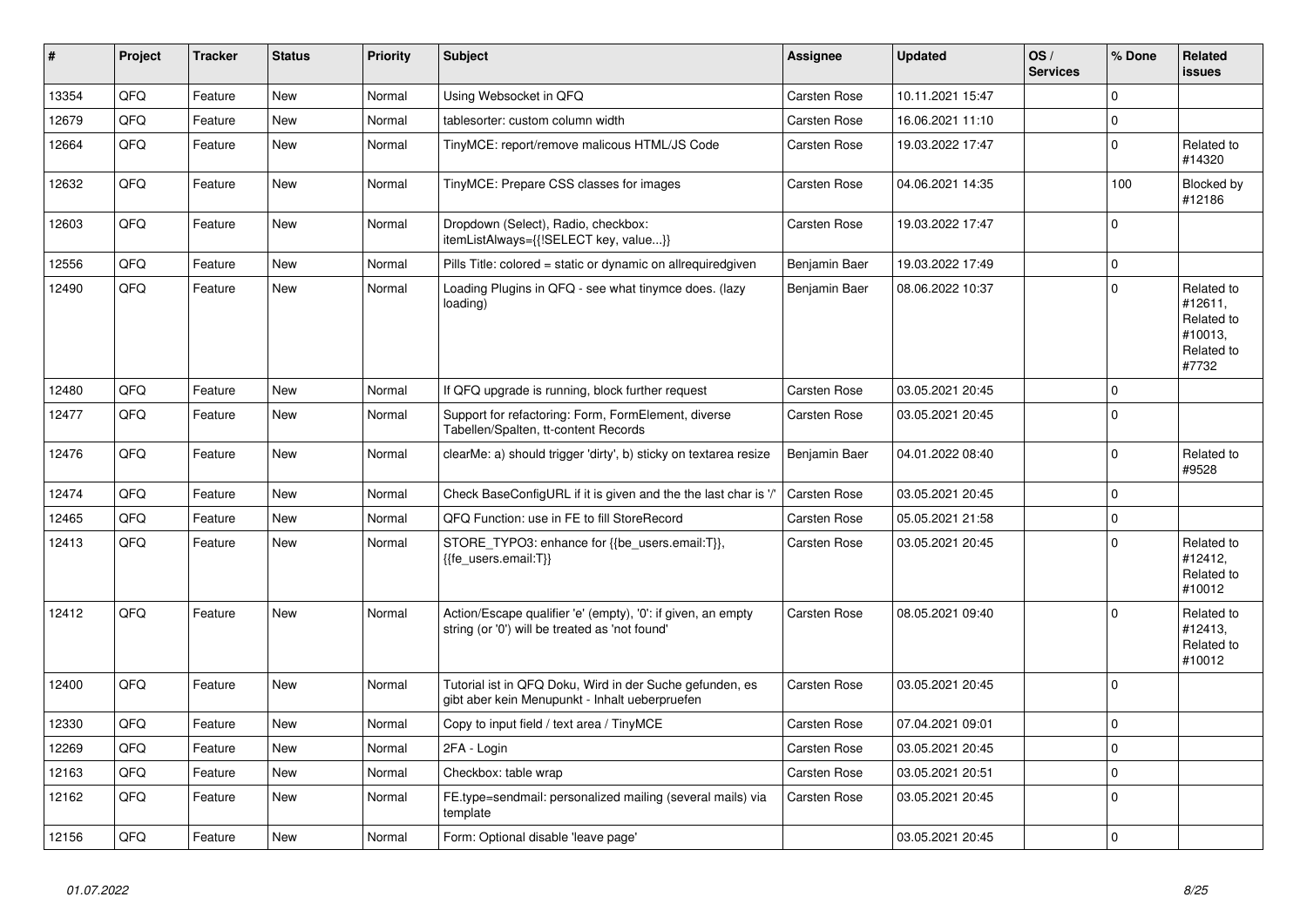| #     | Project | <b>Tracker</b> | <b>Status</b> | <b>Priority</b> | <b>Subject</b>                                                                                       | <b>Assignee</b>                                        | <b>Updated</b>   | OS/<br><b>Services</b> | % Done      | Related<br>issues                            |                      |
|-------|---------|----------------|---------------|-----------------|------------------------------------------------------------------------------------------------------|--------------------------------------------------------|------------------|------------------------|-------------|----------------------------------------------|----------------------|
| 12146 | QFQ     | Feature        | <b>New</b>    | Normal          | Autocron Job: Anzeigen wann der naechste Job ausgefuehrt<br>wird, resp das er nicht ausgefuehrt wird | <b>Carsten Rose</b>                                    | 15.03.2021 15:23 |                        | $\mathbf 0$ |                                              |                      |
| 12135 | QFQ     | Feature        | <b>New</b>    | Normal          | Subrecord: Notiz                                                                                     |                                                        | 24.04.2021 16:58 |                        | 0           |                                              |                      |
| 12119 | QFQ     | Feature        | New           | Normal          | AS paged: error message missing if there ist no 'r' argument.                                        | <b>Carsten Rose</b>                                    | 03.05.2021 20:51 |                        | 0           |                                              |                      |
| 12109 | QFQ     | Feature        | New           | Normal          | Donwload Link: Plain, SIP, Persistent Link, Peristent SIP -<br>new notation                          | Carsten Rose                                           | 03.05.2021 20:45 |                        | 0           | Related to<br>#12085                         |                      |
| 12039 | QFQ     | Feature        | New           | Normal          | Missing htmlSpecialChar() in pre processing on form submit                                           |                                                        | 18.02.2021 00:09 |                        | $\mathbf 0$ | Related to<br>#14320                         |                      |
| 12038 | QFQ     | Feature        | <b>New</b>    | Normal          | a) STORE_VAR: filenameOnlyStripUniq, b) SP:<br>QSTRIPUNIQ()                                          |                                                        | 17.02.2021 23:55 |                        | $\mathbf 0$ |                                              |                      |
| 12024 | QFQ     | Feature        | <b>New</b>    | Normal          | Excel Export: text columns by default decode<br>htmlspeciachar()                                     | Carsten Rose                                           | 17.02.2021 23:55 |                        | 0           | Related to<br>#12022                         |                      |
| 12023 | QFQ     | Feature        | New           | Normal          | MySQL Stored Precdure: QDECODESPECIALCHAR()                                                          | Carsten Rose                                           | 16.02.2021 11:16 |                        | $\mathbf 0$ | Related to<br>#12022                         |                      |
| 11955 | QFQ     | Feature        | New           | Normal          | subrecord: new title option to set <th> attributes - e.g. to<br/>customize tablesorter options.</th> | attributes - e.g. to<br>customize tablesorter options. | Carsten Rose     | 03.05.2021 20:47       |             | $\Omega$                                     | Related to<br>#11775 |
| 11892 | QFQ     | Feature        | <b>New</b>    | Normal          | tablesorter: columns with links are hard to order - new<br>qualifier 'Y: <ord>'</ord>                | Enis Nuredini                                          | 23.03.2022 09:22 |                        | $\Omega$    |                                              |                      |
| 11775 | QFQ     | Feature        | <b>New</b>    | Normal          | Subrecord Tooltip pro Feld                                                                           | Carsten Rose                                           | 18.12.2020 15:22 |                        | $\Omega$    | Related to<br>#11955                         |                      |
| 11747 | QFQ     | Feature        | New           | Normal          | Maintenance Page with Redirect                                                                       | Carsten Rose                                           | 03.05.2021 20:47 |                        | $\mathbf 0$ | Related to<br>#11741                         |                      |
| 11716 | QFQ     | Feature        | <b>New</b>    | Normal          | Form an beliebiger Stelle im Report anzeigen                                                         |                                                        | 09.12.2020 09:47 |                        | $\mathbf 0$ |                                              |                      |
| 11702 | QFQ     | Feature        | New           | Normal          | HTML Special Char makes no sense for 'allbut' if '&' is<br>forbidden                                 | Carsten Rose                                           | 07.12.2021 16:35 |                        | $\Omega$    | Related to<br>#5112,<br>Related to<br>#14320 |                      |
| 11535 | QFQ     | Feature        | <b>New</b>    | Normal          | Ability to create SQL columns in frontend QFQ forms                                                  |                                                        | 17.11.2020 12:11 |                        | 0           |                                              |                      |
| 11534 | QFQ     | Feature        | New           | Normal          | Report: Action on selected rows - Table batchprocessing<br>feature                                   |                                                        | 18.11.2020 08:15 |                        | $\mathbf 0$ |                                              |                      |
| 11523 | QFQ     | Feature        | New           | Normal          | Mit dynamic Update erkennen, ob Upload gemacht wurde                                                 | Carsten Rose                                           | 13.11.2020 15:07 |                        | $\Omega$    | Related to<br>#9533                          |                      |
| 11516 | QFQ     | Feature        | New           | Normal          | Multi Page Form (Previous/Next Buttons)                                                              | Carsten Rose                                           | 16.03.2021 17:52 |                        | 1 O         |                                              |                      |
| 11504 | QFQ     | Feature        | New           | Normal          | Dynamic Update: Button text update for 'Save',' Close' &<br>'Delete'                                 | Carsten Rose                                           | 12.11.2020 23:44 |                        | $\mathbf 0$ |                                              |                      |
| 11460 | QFQ     | Feature        | New           | Normal          | Easier creation of changelog: gitchangelog                                                           | Carsten Rose                                           | 12.06.2021 10:20 |                        | $\mathbf 0$ | Related to<br>#13467                         |                      |
| 11080 | QFQ     | Feature        | New           | Normal          | Send MQTT messages                                                                                   | Carsten Rose                                           | 29.08.2020 19:49 |                        | $\mathbf 0$ |                                              |                      |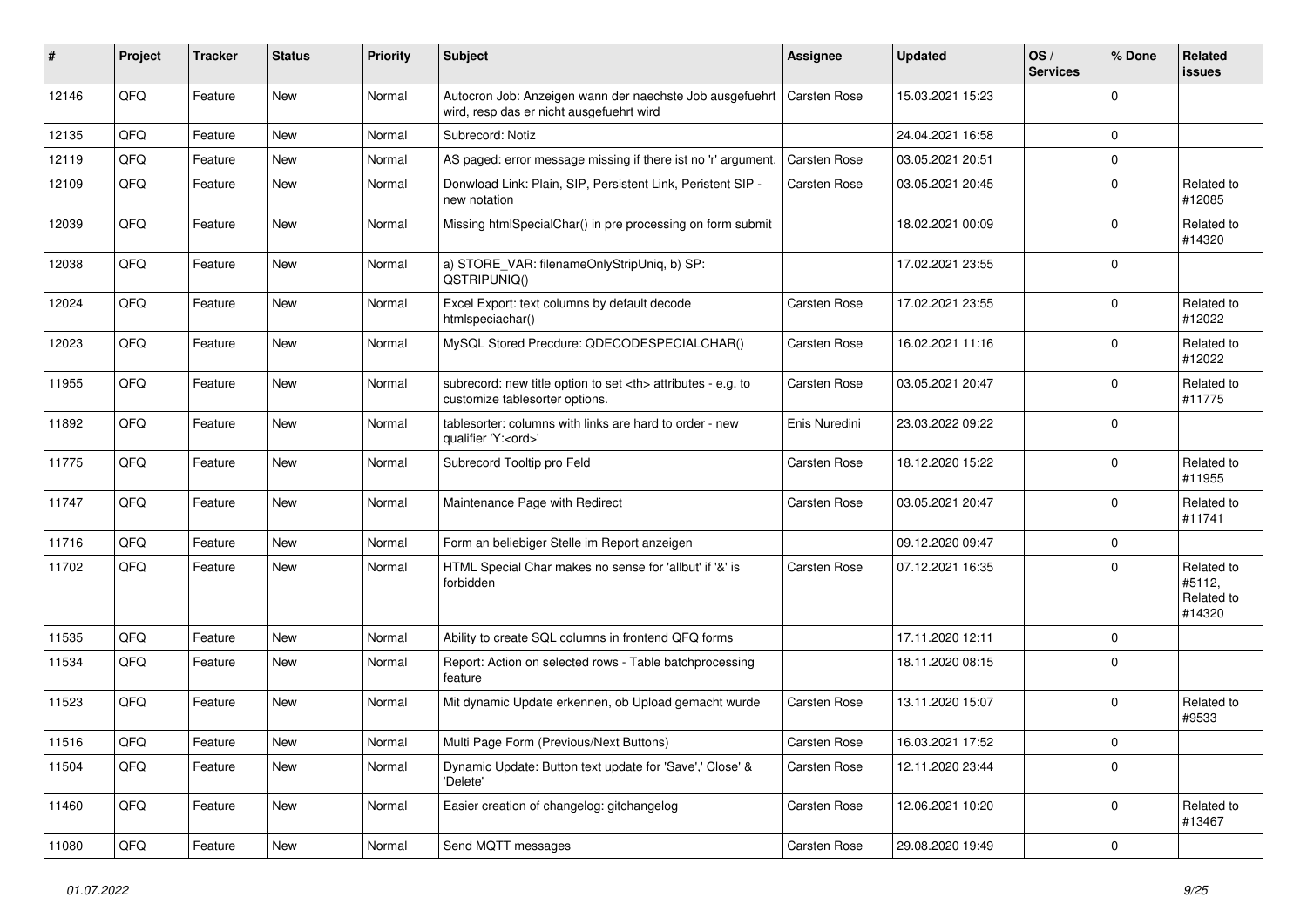| #     | Project | <b>Tracker</b> | <b>Status</b> | <b>Priority</b> | <b>Subject</b>                                                                                                                        | Assignee            | <b>Updated</b>   | OS/<br><b>Services</b> | % Done      | Related<br><b>issues</b>                                             |
|-------|---------|----------------|---------------|-----------------|---------------------------------------------------------------------------------------------------------------------------------------|---------------------|------------------|------------------------|-------------|----------------------------------------------------------------------|
| 10996 | QFQ     | Feature        | <b>New</b>    | Normal          | Download video via sip: no seek                                                                                                       | <b>Carsten Rose</b> | 12.08.2020 14:18 |                        | $\Omega$    |                                                                      |
| 10979 | QFQ     | Feature        | New           | Normal          | Ajax Calls an API - dataReport                                                                                                        | Carsten Rose        | 11.05.2022 12:15 |                        | $\Omega$    |                                                                      |
| 10976 | QFQ     | Feature        | <b>New</b>    | Normal          | Excel Export Verbesserungen                                                                                                           | Carsten Rose        | 06.08.2020 10:56 |                        | $\Omega$    |                                                                      |
| 10874 | QFQ     | Feature        | New           | Normal          | Erstellen eines Foreign Keys in der Tabelle "FormElement"                                                                             |                     | 13.07.2020 10:11 |                        | $\mathbf 0$ |                                                                      |
| 10819 | QFQ     | Feature        | <b>New</b>    | Normal          | Persistent SIP - second try                                                                                                           | Carsten Rose        | 29.06.2020 23:02 |                        | $\Omega$    | Related to<br>#6261                                                  |
| 10763 | QFQ     | Feature        | <b>New</b>    | Normal          | form accessed and submitted despite logout?                                                                                           |                     | 16.06.2020 11:43 |                        | $\Omega$    |                                                                      |
| 10714 | QFQ     | Feature        | <b>New</b>    | Normal          | multi Table Form                                                                                                                      | <b>Carsten Rose</b> | 16.03.2021 18:44 |                        | $\mathbf 0$ |                                                                      |
| 10593 | QFQ     | Feature        | <b>New</b>    | Normal          | label2: text behind input element                                                                                                     | Carsten Rose        | 16.05.2020 10:57 |                        | $\mathbf 0$ |                                                                      |
| 10463 | QFQ     | Feature        | <b>New</b>    | Normal          | Report _link: expliztes setzen von HTML Tags (Bedarf fuer<br>'data-selenium' & 'id')                                                  | Enis Nuredini       | 23.03.2022 09:23 |                        | $\Omega$    | Related to<br>#7648                                                  |
| 10384 | QFQ     | Feature        | <b>New</b>    | Normal          | Parameter Exchange QFQ Instances                                                                                                      |                     | 07.05.2020 09:38 |                        | $\mathbf 0$ |                                                                      |
| 10345 | QFQ     | Feature        | <b>New</b>    | Normal          | Templates - Patterns QFQ Style                                                                                                        |                     | 03.05.2021 21:01 |                        | $\mathbf 0$ | Related to<br>#10713                                                 |
| 10119 | QFQ     | Feature        | <b>New</b>    | Normal          | Dropdown (selectlist) & Type Ahead: format and catagorize<br>list                                                                     | Carsten Rose        | 07.05.2020 09:36 |                        | $\mathbf 0$ |                                                                      |
| 10115 | QFQ     | Feature        | <b>New</b>    | Normal          | TypeAhead: static list                                                                                                                | Carsten Rose        | 26.02.2020 16:42 |                        | 100         |                                                                      |
| 10080 | QFQ     | Feature        | <b>New</b>    | Normal          | Popup on 'save' / 'close': configure dialog (answer<br>yes/no/cancle/)                                                                | Carsten Rose        | 28.03.2021 20:52 |                        | $\mathbf 0$ | Is duplicate<br>of #12262                                            |
| 10014 | QFQ     | Feature        | <b>New</b>    | Normal          | Manual.rst: describe behaviour and process order of<br>fillStoreVar, slaveId, sqlBefore,                                              | Carsten Rose        | 01.02.2020 22:31 |                        | $\mathbf 0$ |                                                                      |
| 9983  | QFQ     | Feature        | New           | Normal          | Report Notation: new keyword 'range'                                                                                                  | Carsten Rose        | 01.02.2020 15:55 |                        | $\mathbf 0$ |                                                                      |
| 9927  | QFQ     | Feature        | New           | Normal          | QFQ Update: a) Update nur machen wenn BE User<br>eingeloggt ist., b) Bei Fehler genaue Meldung welcher<br>Updateschritt Probleme hat. | Carsten Rose        | 22.01.2020 12:59 |                        | $\mathbf 0$ |                                                                      |
| 9853  | QFQ     | Feature        | <b>New</b>    | Normal          | Check das SQL / QFQ / Mail Logfile geschrieben wird                                                                                   |                     | 09.01.2020 11:15 |                        | $\mathbf 0$ |                                                                      |
| 9811  | QFQ     | Feature        | <b>New</b>    | Normal          | Report: tag every n'th row                                                                                                            | Carsten Rose        | 01.02.2020 23:22 |                        | $\mathbf 0$ |                                                                      |
| 9781  | QFQ     | Feature        | New           | Normal          | Button: CSS class to make buttons smaller                                                                                             | Carsten Rose        | 01.02.2020 23:22 |                        | $\Omega$    |                                                                      |
| 9777  | QFQ     | Feature        | New           | Normal          | Logging QFQ Variables                                                                                                                 | Carsten Rose        | 16.12.2019 17:17 |                        | $\mathbf 0$ |                                                                      |
| 9707  | QFQ     | Feature        | New           | Normal          | SIP security: encode pageld and check pageld on decode                                                                                | Carsten Rose        | 01.02.2020 23:22 |                        | $\mathbf 0$ |                                                                      |
| 9706  | QFQ     | Feature        | <b>New</b>    | Normal          | Multi File Upload (hidden template group)                                                                                             | <b>Carsten Rose</b> | 01.02.2020 23:22 |                        | $\Omega$    | Related to<br>#7521,<br>Related to<br>#5562.<br>Related to<br>#13330 |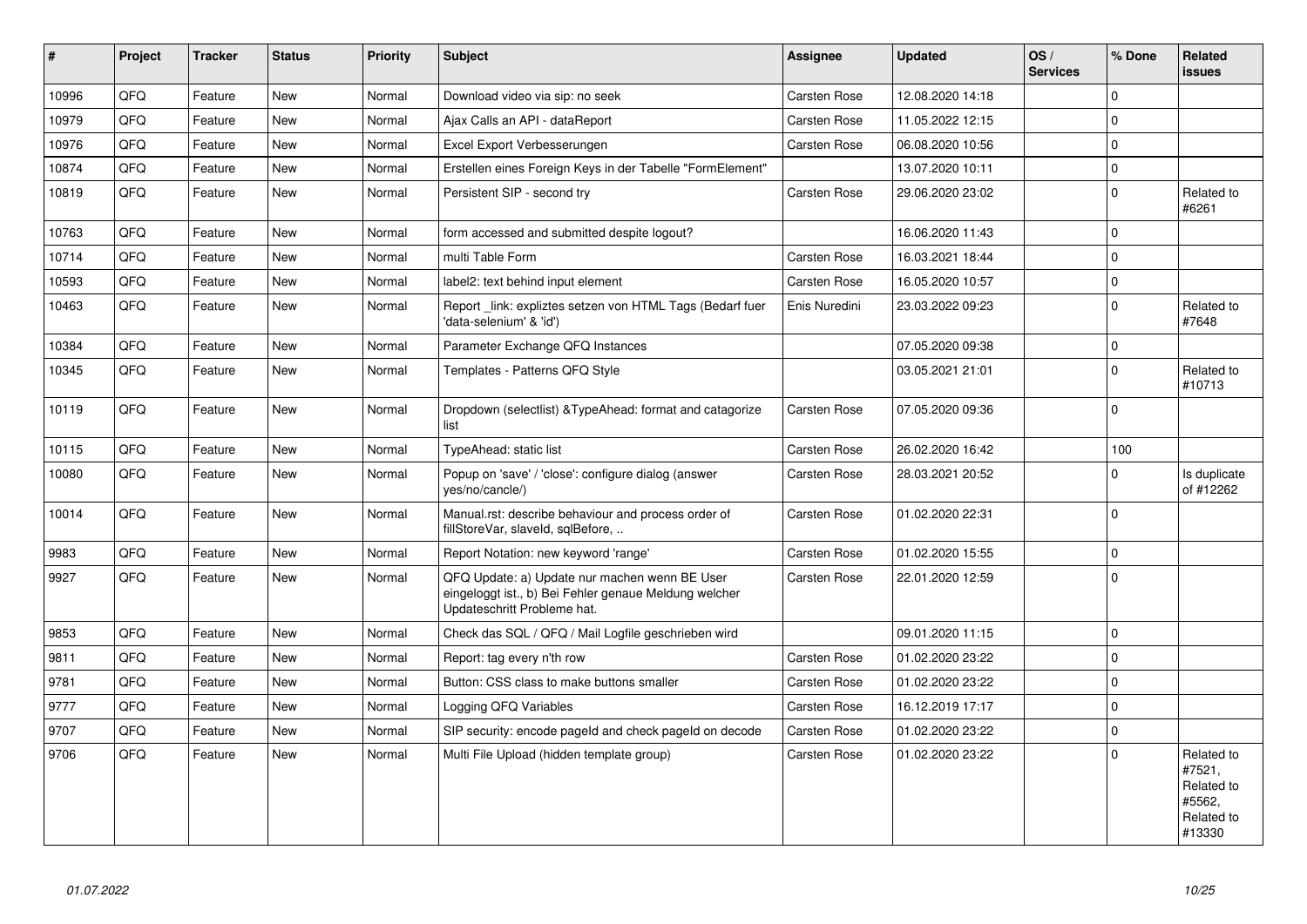| #    | Project | <b>Tracker</b> | <b>Status</b> | <b>Priority</b> | <b>Subject</b>                                                                                         | Assignee     | <b>Updated</b>   | OS/<br><b>Services</b> | % Done      | Related<br>issues    |
|------|---------|----------------|---------------|-----------------|--------------------------------------------------------------------------------------------------------|--------------|------------------|------------------------|-------------|----------------------|
| 9602 | QFQ     | Feature        | New           | Normal          | Form definition as JSON                                                                                | Carsten Rose | 01.02.2020 23:21 |                        | $\Omega$    | Related to<br>#9600  |
| 9537 | QFQ     | Feature        | New           | Normal          | FormEditor: Edit fieldset in FrontEnd                                                                  | Carsten Rose | 01.02.2020 23:22 |                        | $\Omega$    |                      |
| 9352 | QFQ     | Feature        | New           | Normal          | FE 'Native' fire slaveld, sqlAfter, sqllns                                                             | Carsten Rose | 01.02.2020 23:22 |                        | $\mathbf 0$ |                      |
| 9348 | QFQ     | Feature        | New           | Normal          | defaultThumbnailSize: pre render thumbnails                                                            | Carsten Rose | 12.06.2021 09:05 |                        | $\mathbf 0$ |                      |
| 9221 | QFQ     | Feature        | New           | Normal          | typeAhead: Zeichenlimite ausschalten                                                                   | Carsten Rose | 29.06.2022 22:36 |                        | $\Omega$    |                      |
| 9208 | QFQ     | Feature        | New           | Normal          | Manage 'recent' records                                                                                | Carsten Rose | 01.02.2020 23:22 |                        | $\mathbf 0$ |                      |
| 9136 | QFQ     | Feature        | New           | Normal          | Create ZIP files with dynamic PDFs                                                                     | Carsten Rose | 01.02.2020 23:22 |                        | $\Omega$    |                      |
| 9129 | QFQ     | Feature        | New           | Normal          | sqlValidate: Message as notification, not as error                                                     | Carsten Rose | 01.02.2020 23:22 |                        | $\mathbf 0$ | Related to<br>#9128  |
| 9128 | QFQ     | Feature        | New           | Normal          | Error Message: not replaced variables- a) replace back to<br>'{{', b) underline                        | Carsten Rose | 01.02.2020 23:22 |                        | $\mathbf 0$ | Related to<br>#9129  |
| 8975 | QFQ     | Feature        | <b>New</b>    | Normal          | Report Notation: 2.0                                                                                   | Carsten Rose | 01.02.2020 23:22 |                        | 0           | Related to<br>#8963  |
| 8806 | QFQ     | Feature        | <b>New</b>    | Normal          | SQL Function nl2br                                                                                     | Carsten Rose | 01.02.2020 23:22 |                        | $\mathbf 0$ |                      |
| 8719 | QFQ     | Feature        | New           | Normal          | extraButtonLock: add support for 0/1                                                                   | Carsten Rose | 01.02.2020 23:22 |                        | $\mathbf 0$ |                      |
| 8702 | QFQ     | Feature        | New           | Normal          | Load Record which is locked: missing user info                                                         | Carsten Rose | 11.12.2019 16:16 |                        | $\Omega$    | Related to<br>#9789  |
| 8336 | QFQ     | Feature        | New           | Normal          | Form > modified > Close New: a) Optional disable popup, b)<br>custom text, c) mode on save: close stay | Carsten Rose | 01.02.2020 23:22 |                        | $\Omega$    | Related to<br>#8335  |
| 8217 | QFQ     | Feature        | New           | Normal          | if-elseif-else construct                                                                               | Carsten Rose | 16.03.2021 18:41 |                        | $\mathbf 0$ | Related to<br>#10716 |
| 8187 | QFQ     | Feature        | <b>New</b>    | Normal          | Subrecord: enable/hide new button - make new/edit/delete<br>customizeable.                             | Carsten Rose | 06.03.2021 18:44 |                        | $\Omega$    | Related to<br>#11326 |
| 8089 | QFQ     | Feature        | New           | Normal          | Copy/Paste for FormElements                                                                            | Carsten Rose | 01.02.2020 23:22 |                        | $\mathbf 0$ |                      |
| 7924 | QFQ     | Feature        | <b>New</b>    | Normal          | Radio/Checkbox with Tooltip                                                                            | Carsten Rose | 01.02.2020 23:22 |                        | $\mathbf 0$ |                      |
| 7920 | QFQ     | Feature        | New           | Normal          | FE: Syntax Highlight, Zeinlenumbruch                                                                   | Carsten Rose | 01.02.2020 10:03 |                        | $\Omega$    |                      |
| 7812 | QFQ     | Feature        | New           | Normal          | FE 'Subrecord' - new option 'subrecordShowFilter',<br>'subrecordPaging'                                | Carsten Rose | 01.02.2020 23:22 |                        | $\Omega$    |                      |
| 7683 | QFQ     | Feature        | New           | Normal          | Special column names in '{{ SELECT  AS _link }}' should<br>be detected                                 | Carsten Rose | 01.02.2020 23:21 |                        | $\mathbf 0$ |                      |
| 7681 | QFQ     | Feature        | New           | Normal          | Optional switch off 'check for modified record'                                                        | Carsten Rose | 01.02.2020 23:21 |                        | $\mathbf 0$ |                      |
| 7660 | QFQ     | Feature        | New           | Normal          | IMAP: import mails to DB, move / delete mails                                                          | Carsten Rose | 01.02.2020 09:52 |                        | $\mathbf 0$ |                      |
| 7521 | QFQ     | Feature        | New           | Normal          | TemplateGroup: fe.type=upload                                                                          | Carsten Rose | 01.02.2020 23:21 |                        | $\mathbf 0$ | Related to<br>#9706  |
| 7520 | QFQ     | Feature        | New           | Normal          | QR Code:  AS _qr ( AS _link)                                                                           | Carsten Rose | 01.02.2020 23:22 |                        | 0           |                      |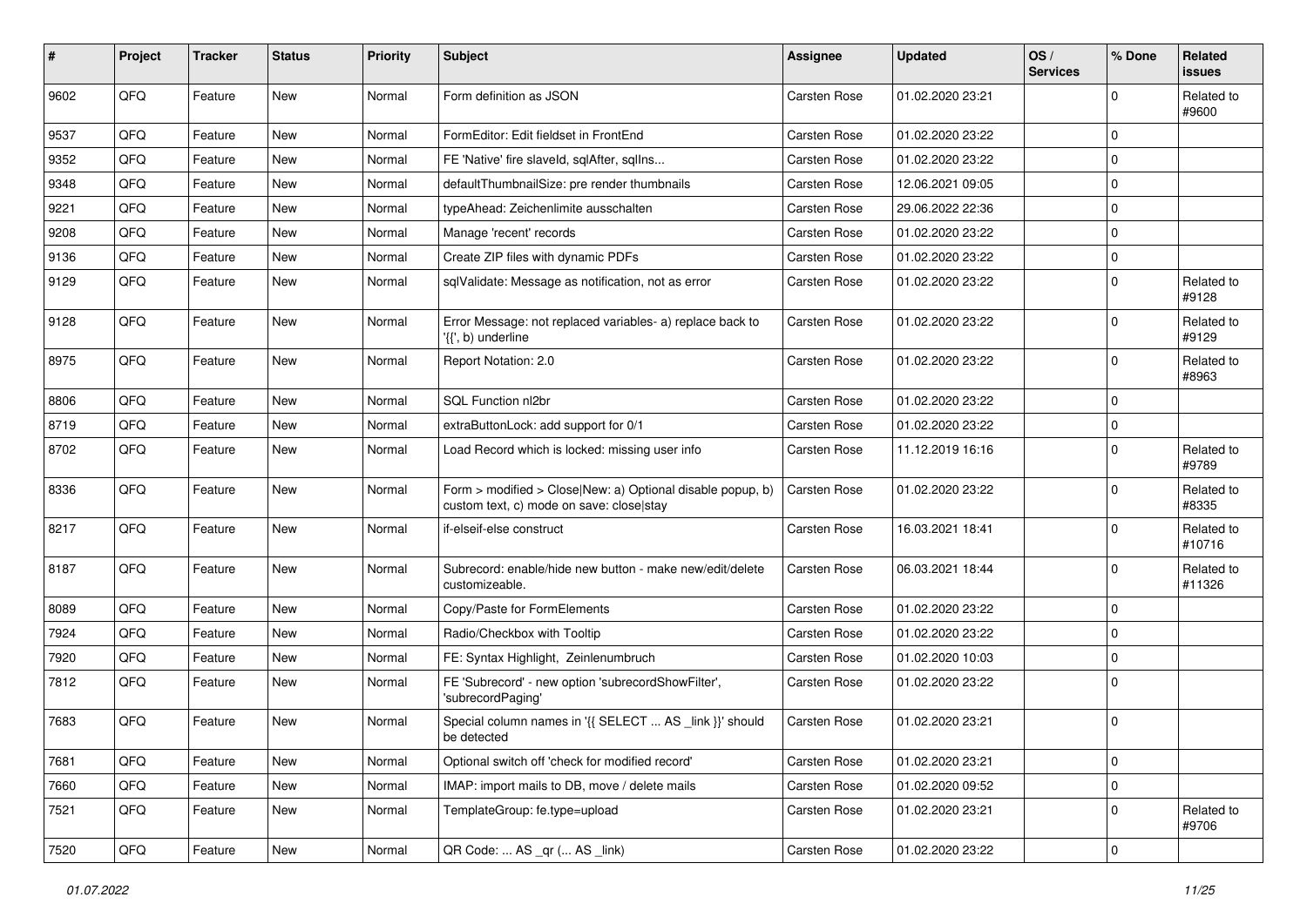| #    | <b>Project</b> | <b>Tracker</b> | <b>Status</b> | <b>Priority</b> | <b>Subject</b>                                                                                                             | <b>Assignee</b>     | <b>Updated</b>   | OS/<br><b>Services</b> | % Done      | Related<br><b>issues</b>                    |
|------|----------------|----------------|---------------|-----------------|----------------------------------------------------------------------------------------------------------------------------|---------------------|------------------|------------------------|-------------|---------------------------------------------|
| 7519 | QFQ            | Feature        | New           | Normal          | Select: Multi                                                                                                              | Carsten Rose        | 01.02.2020 23:22 |                        | $\mathbf 0$ |                                             |
| 7481 | QFQ            | Feature        | New           | Normal          | Detect 'BaseUrl' automatically                                                                                             | Carsten Rose        | 01.02.2020 23:21 |                        | 0           |                                             |
| 7480 | QFQ            | Feature        | New           | Normal          | Record History (Undo / Redo)                                                                                               | Carsten Rose        | 11.12.2019 16:16 |                        | $\mathbf 0$ | Related to<br>#2361                         |
| 7342 | QFQ            | Feature        | New           | Normal          | add content = hide this                                                                                                    | Carsten Rose        | 01.02.2020 23:21 |                        | $\mathbf 0$ |                                             |
| 7280 | QFQ            | Feature        | <b>New</b>    | Normal          | recently used table                                                                                                        | Carsten Rose        | 01.02.2020 23:21 |                        | $\mathbf 0$ |                                             |
| 7239 | QFQ            | Feature        | New           | Normal          | TinyMCE: html tag whitelist                                                                                                | Carsten Rose        | 01.02.2020 23:21 |                        | $\Omega$    | Related to<br>#14320                        |
| 7175 | QFQ            | Feature        | New           | Normal          | Upload: md5 hash as filename                                                                                               | Carsten Rose        | 01.02.2020 23:21 |                        | $\mathbf 0$ |                                             |
| 7119 | QFQ            | Feature        | New           | Normal          | Upload: scaleDownWidth, scaleDownHeight                                                                                    | Carsten Rose        | 01.02.2020 23:21 |                        | $\mathbf 0$ |                                             |
| 7109 | QFQ            | Feature        | New           | Normal          | Dynamic Updates: row/element hide                                                                                          | Carsten Rose        | 01.02.2020 23:22 |                        | $\pmb{0}$   | Has duplicate<br>#4081                      |
| 7102 | QFQ            | Feature        | New           | Normal          | Comment sign in report: '#' and '--'                                                                                       | Carsten Rose        | 01.02.2020 23:21 |                        | $\Omega$    |                                             |
| 7099 | QFQ            | Feature        | New           | Normal          | Redesign FormEditor                                                                                                        | Carsten Rose        | 01.02.2020 23:21 |                        | $\mathbf 0$ |                                             |
| 6855 | QFQ            | Feature        | New           | Normal          | With {{feUser:U}}!={{feUser:T}}: Save / Delete: only possible<br>with {{feUserSave:U}}='yes' and '{{feUserDelete:U}}='yes' | Carsten Rose        | 01.02.2020 23:21 |                        | $\Omega$    |                                             |
| 6765 | QFQ            | Feature        | New           | Normal          | Moeglichkeit via QFQ eigene Logs zu schreiben                                                                              | Carsten Rose        | 01.02.2020 23:21 |                        | $\mathbf 0$ |                                             |
| 6723 | QFQ            | Feature        | New           | Normal          | Report QFQ Installation and Version                                                                                        | Carsten Rose        | 12.06.2021 09:07 |                        | $\Omega$    |                                             |
| 6609 | QFQ            | Feature        | New           | Normal          | Formlet: JSON API erweitern                                                                                                | Carsten Rose        | 01.02.2020 23:21 |                        | 50          |                                             |
| 6602 | QFQ            | Feature        | New           | Normal          | Formlet: in Report auf Mausklick ein mini-form oeffnen                                                                     | Carsten Rose        | 11.12.2019 16:16 |                        | $\mathbf 0$ |                                             |
| 6594 | QFQ            | Feature        | New           | Normal          | Excel: on download, check if there is a valid sip                                                                          | Carsten Rose        | 01.02.2020 23:21 |                        | $\mathbf 0$ |                                             |
| 6437 | QFQ            | Feature        | New           | Normal          | Neuer Mode Button bei FormElementen                                                                                        | Carsten Rose        | 01.02.2020 23:21 |                        | $\Omega$    | Related to<br>#9668.<br>Blocked by<br>#9678 |
| 6292 | QFQ            | Feature        | <b>New</b>    | Normal          | Download: File speichern mit Hash aber original Filename in<br>der Datenbank vermerken fuer Downloads                      | <b>Carsten Rose</b> | 01.02.2020 23:21 |                        | $\mathbf 0$ |                                             |
| 6289 | QFQ            | Feature        | <b>New</b>    | Normal          | Form: Log                                                                                                                  | Carsten Rose        | 01.02.2020 23:21 |                        | $\mathbf 0$ |                                             |
| 6261 | QFQ            | Feature        | <b>New</b>    | Normal          | Persistent SIP                                                                                                             | Carsten Rose        | 12.06.2021 09:07 |                        | $\Omega$    | Related to<br>#10819                        |
| 5782 | QFQ            | Feature        | <b>New</b>    | Normal          | NextCloud API                                                                                                              | Carsten Rose        | 01.02.2020 10:02 |                        | $\mathbf 0$ |                                             |
| 5345 | QFQ            | Feature        | <b>New</b>    | Normal          | Report: UPDATE / INSERT / DELETE statements should<br>trigger subqueries, depending on the result.                         | Carsten Rose        | 27.05.2020 16:11 |                        | $\Omega$    |                                             |
| 5131 | QFQ            | Feature        | <b>New</b>    | Normal          | Activate Spin Gear ('wait/busy' indicator) via LINK attribute                                                              | Carsten Rose        | 01.02.2020 23:21 |                        | $\mathbf 0$ |                                             |
| 4413 | QFQ            | Feature        | New           | Normal          | fieldset: show/hidden, modeSql, dynamicUpdate                                                                              | Carsten Rose        | 09.02.2022 15:19 |                        | $\mathbf 0$ |                                             |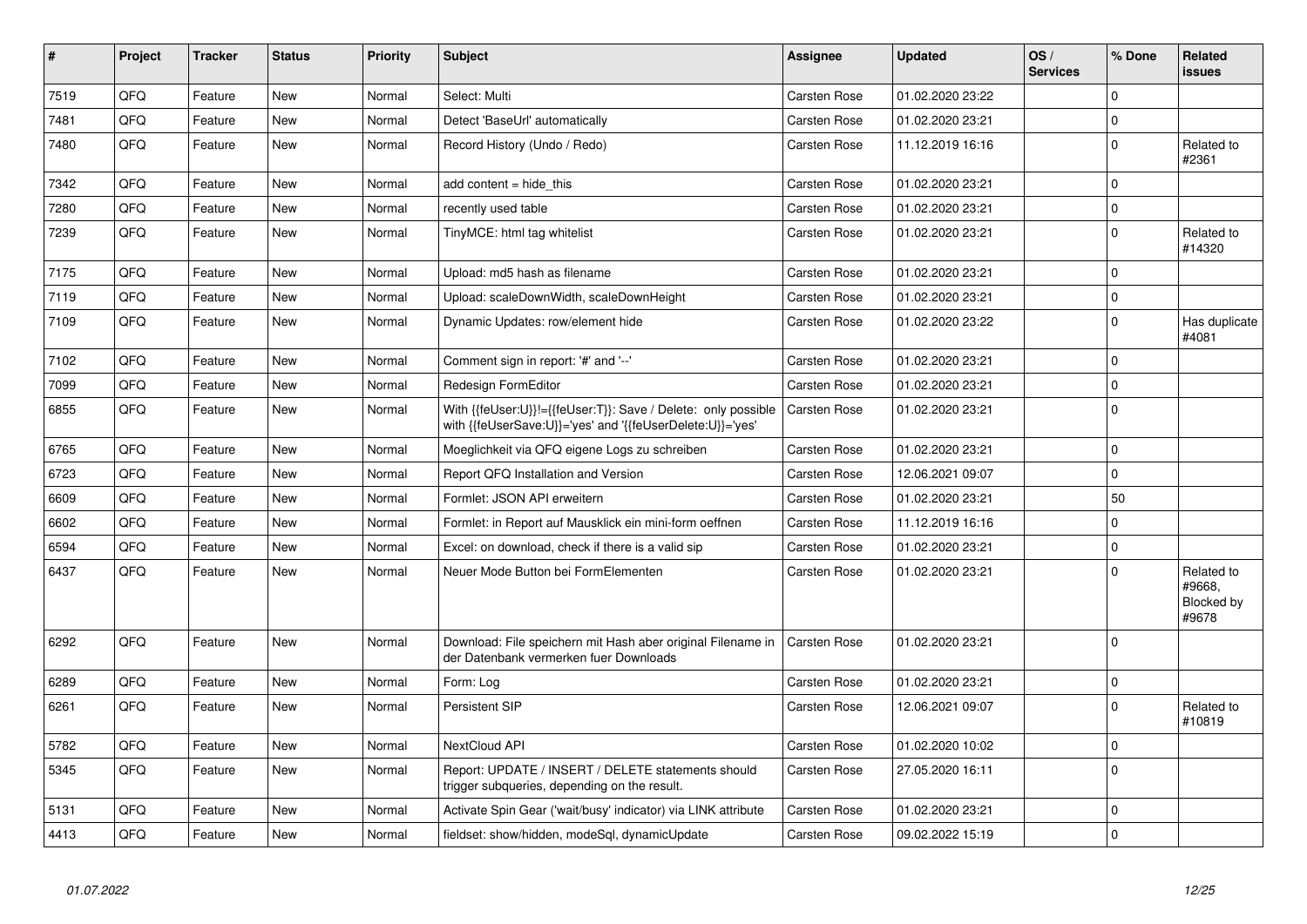| #     | Project | <b>Tracker</b> | <b>Status</b> | <b>Priority</b> | <b>Subject</b>                                                                                           | <b>Assignee</b> | <b>Updated</b>   | OS/<br><b>Services</b> | % Done      | <b>Related</b><br>issues                                                |
|-------|---------|----------------|---------------|-----------------|----------------------------------------------------------------------------------------------------------|-----------------|------------------|------------------------|-------------|-------------------------------------------------------------------------|
| 4250  | QFQ     | Feature        | New           | Normal          | AutoCron in QFQ via PHP                                                                                  | Carsten Rose    | 01.02.2020 23:21 |                        | $\Omega$    | Related to<br>#3292.<br>Related to<br>#3291                             |
| 4082  | QFQ     | Feature        | <b>New</b>    | Normal          | Dynamic Update: modeSql - useful default                                                                 | Carsten Rose    | 01.02.2020 23:22 |                        | 0           |                                                                         |
| 4050  | QFQ     | Feature        | New           | Normal          | sql.log: 1) FormElement ID which causes a specific action,<br>2) Result in the same row.                 | Carsten Rose    | 15.04.2020 11:35 |                        | $\Omega$    | Related to<br>#5458                                                     |
| 4023  | QFQ     | Feature        | New           | Normal          | prepared statements - FE action: salveld, sqlInsert,<br>sqlUpdate, sqlDelete, sqlBefore, sqlAfter        | Carsten Rose    | 11.12.2019 16:15 |                        | 0           |                                                                         |
| 4018  | QFQ     | Feature        | New           | Normal          | typeahead: long query parameter / answer triggers 'Attack<br>detected' and purges current SIP storage.   | Carsten Rose    | 29.06.2022 22:46 |                        | $\mathbf 0$ | Related to<br>#9077                                                     |
| 3864  | QFQ     | Feature        | <b>New</b>    | Normal          | Encrypt / decrypt field                                                                                  | Enis Nuredini   | 30.06.2022 16:29 |                        | 0           |                                                                         |
| 3504  | QFQ     | Feature        | New           | Normal          | Logging: welche Action FEs werden wann wie ausgefuehrt                                                   | Carsten Rose    | 01.02.2020 23:21 |                        | $\mathbf 0$ | Related to<br>#5458,<br>Related to<br>#4092                             |
| 3432  | QFQ     | Feature        | New           | Normal          | subrecord: dynamicUpdate                                                                                 | Carsten Rose    | 11.06.2020 21:10 |                        | 0           | Related to<br>#5691                                                     |
| 2361  | QFQ     | Feature        | New           | Normal          | Logging wer/wann/wo welches Formular aufgerufen hat                                                      | Carsten Rose    | 11.12.2019 16:15 |                        | 0           | Related to<br>#4432,<br>Related to<br>#7480                             |
| 14283 | QFQ     | Bug            | Priorize      | Normal          | HEIC / HEIF convert doesn't trigger                                                                      | Carsten Rose    | 19.06.2022 16:37 |                        | $\Omega$    |                                                                         |
| 13943 | QFQ     | Bug            | Priorize      | Normal          | unable to find formgroup                                                                                 | Enis Nuredini   | 28.05.2022 11:03 |                        | $\mathbf 0$ |                                                                         |
| 12325 | QFQ     | Bug            | Priorize      | Normal          | MultiDB form.dblndex not working for report syntax                                                       | Carsten Rose    | 07.09.2021 13:37 |                        | 0           | Related to<br>#12145,<br>Related to<br>#12314                           |
| 9975  | QFQ     | Bug            | Priorize      | Normal          | Dropdown Menu: 'r:3' broken                                                                              | Carsten Rose    | 01.02.2020 10:13 |                        | $\mathbf 0$ |                                                                         |
| 9958  | QFQ     | Bug            | Priorize      | Normal          | Broken subrecord query: no error message                                                                 | Carsten Rose    | 05.02.2021 15:15 |                        | 0           |                                                                         |
| 9947  | QFQ     | <b>Bug</b>     | Priorize      | Normal          | Unwanted error message if missing 'typeAheadSqlPrefetch'                                                 | Carsten Rose    | 01.02.2020 10:13 |                        | 0           |                                                                         |
| 9862  | QFQ     | Bug            | Priorize      | Normal          | Failed writing to sql mail qfq.log should throw an exception                                             | Carsten Rose    | 01.02.2020 10:13 |                        | 0           |                                                                         |
| 9834  | QFQ     | Bug            | Priorize      | Normal          | Input elements with tag 'disabled' are missing on<br>form-submit: server option 'processReadOnly' broken | Carsten Rose    | 07.12.2021 16:43 |                        | 0           | Related to<br>#9691,<br>Related to<br>#5305, Has<br>duplicate<br>#12331 |
| 8037  | QFQ     | <b>Bug</b>     | Priorize      | Normal          | FE.type=upload (advanced mode): {{slaveld:V}} missing<br>during dynamic update                           | Carsten Rose    | 01.02.2020 10:13 |                        | $\mathbf 0$ |                                                                         |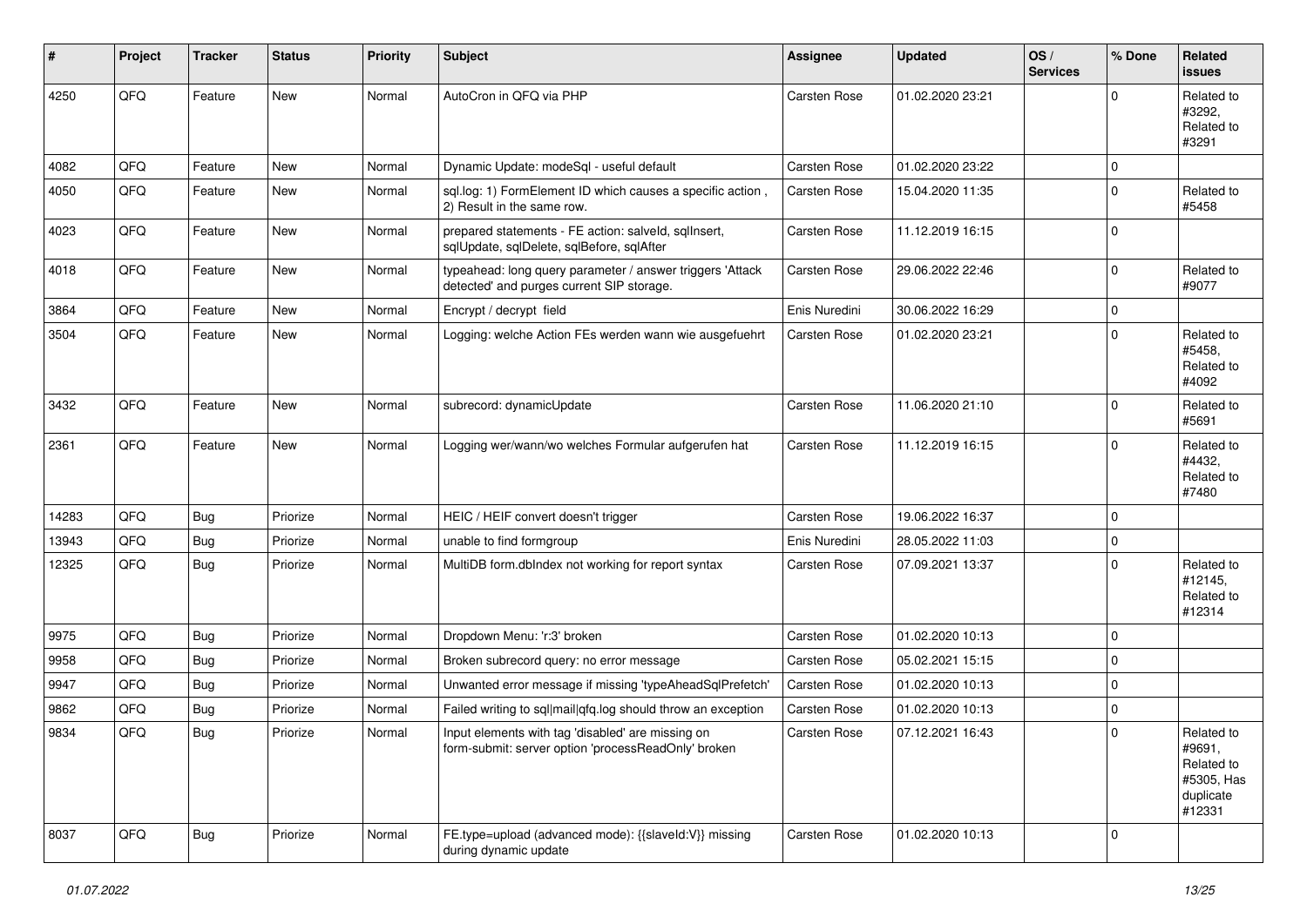| #     | Project | <b>Tracker</b> | <b>Status</b> | <b>Priority</b> | <b>Subject</b>                                                                                      | <b>Assignee</b> | <b>Updated</b>   | OS/<br><b>Services</b> | % Done   | Related<br>issues                                                      |
|-------|---------|----------------|---------------|-----------------|-----------------------------------------------------------------------------------------------------|-----------------|------------------|------------------------|----------|------------------------------------------------------------------------|
| 7656  | QFQ     | <b>Bug</b>     | Priorize      | Normal          | FE with required, 'pattern' and 'extraButtonLock': always<br>complain about missing value           | Carsten Rose    | 01.02.2020 10:13 |                        | $\Omega$ |                                                                        |
| 7616  | QFQ     | <b>Bug</b>     | Priorize      | Normal          | Selectlist with Enum & Dynamic Update                                                               | Carsten Rose    | 01.02.2020 10:13 |                        | $\Omega$ |                                                                        |
| 6574  | QFQ     | <b>Bug</b>     | Priorize      | Normal          | qfq.log: Fehlermeldung wurde angezeigt, aber nicht geloggt                                          | Carsten Rose    | 01.02.2020 10:13 |                        | $\Omega$ |                                                                        |
| 6566  | QFQ     | Bug            | Priorize      | Normal          | Link Function 'delete': provided parameter missing on page<br>reload                                | Benjamin Baer   | 03.01.2022 08:08 |                        | $\Omega$ |                                                                        |
| 6140  | QFQ     | Bug            | Priorize      | Normal          | QFQ DnD Sort: Locked fields                                                                         | Benjamin Baer   | 21.03.2022 09:56 |                        | $\Omega$ |                                                                        |
| 4457  | QFQ     | Bug            | Priorize      | Normal          | typeahead: pressing return to select an item, saves the form<br>and closes the form.                | Benjamin Baer   | 03.01.2022 08:01 |                        | $\Omega$ | Related to<br>#4398                                                    |
| 3782  | QFQ     | Bug            | Priorize      | Normal          | Bei fehlerhafter Eingabe (z.B. Datum) sollte das erwartete<br>Format angezeigt werden               | Carsten Rose    | 01.02.2020 10:13 |                        | $\Omega$ |                                                                        |
| 2665  | QFQ     | Bug            | Priorize      | Normal          | Dynamic Update funktioniert nicht, wenn beim<br>entsprechenden FormElement eine size angegeben ist. | Benjamin Baer   | 03.01.2022 08:12 |                        | 30       |                                                                        |
| 14371 | QFQ     | Feature        | Priorize      | Normal          | <b>LDAP via REPORT</b>                                                                              | Carsten Rose    | 19.06.2022 16:37 |                        | $\Omega$ |                                                                        |
| 14290 | QFQ     | Feature        | Priorize      | Normal          | FormEditor: Show Table Definition                                                                   | Carsten Rose    | 19.06.2022 16:37 |                        | $\Omega$ |                                                                        |
| 13900 | QFQ     | Feature        | Priorize      | Normal          | Selenium: Check das Cookie/PDF funktioniert                                                         | Enis Nuredini   | 25.03.2022 12:45 |                        | $\Omega$ |                                                                        |
| 12504 | QFQ     | Feature        | Priorize      | Normal          | sql.log: report fe.id                                                                               | Carsten Rose    | 05.05.2021 22:09 |                        | $\Omega$ |                                                                        |
| 12503 | QFQ     | Feature        | Priorize      | Normal          | Detect dangerous UPDATE statement with missing WHERE                                                | Carsten Rose    | 05.05.2021 22:09 |                        | 0        |                                                                        |
| 12452 | QFQ     | Feature        | Priorize      | Normal          | BaseURL: alsways with '/' at the end                                                                | Carsten Rose    | 19.06.2022 13:45 |                        | $\Omega$ | Related to<br>#10782                                                   |
| 11320 | QFQ     | Feature        | Priorize      | Normal          | Typo3 Version 10 support                                                                            | Carsten Rose    | 05.05.2021 22:09 |                        | $\Omega$ |                                                                        |
| 10569 | QFQ     | Feature        | Priorize      | Normal          | link blank more safe                                                                                | Enis Nuredini   | 25.03.2022 12:44 |                        | $\Omega$ |                                                                        |
| 10015 | QFQ     | Feature        | Priorize      | Normal          | Monospace in Textarea                                                                               | Carsten Rose    | 03.02.2020 13:40 |                        | $\Omega$ |                                                                        |
| 10012 | QFQ     | Feature        | Priorize      | Normal          | redirectAllMailTo: {{beEmail:T}}                                                                    | Carsten Rose    | 08.05.2021 09:54 |                        | $\Omega$ | Related to<br>#12412,<br>Related to<br>#12413,<br>Related to<br>#10011 |
| 10011 | QFQ     | Feature        | Priorize      | Normal          | Offer new STORE_TYPO3 Variable 'beUser', 'beEmail'                                                  | Carsten Rose    | 08.05.2021 09:51 |                        | $\Omega$ | Related to<br>#10012,<br>Related to<br>#12511                          |
| 10005 | QFQ     | Feature        | Priorize      | Normal          | Report / special column name:  AS _calendar                                                         | Carsten Rose    | 03.06.2020 17:28 |                        | 0        |                                                                        |
| 10003 | QFQ     | Feature        | Priorize      | Normal          | fieldset: stronger visualize group                                                                  | Benjamin Baer   | 12.02.2020 08:13 |                        | 0        |                                                                        |
| 9968  | QFQ     | Feature        | Priorize      | Normal          | Tooltip in Links for Developer                                                                      | Carsten Rose    | 01.02.2020 23:17 |                        | 0        |                                                                        |
| 9928  | QFQ     | Feature        | Priorize      | Normal          | SpecialColumnName: a) Deprecated: ' AS "_+tag " ', b)<br>New: ' AS "_ <tag1><tag2>"'</tag2></tag1>  | Carsten Rose    | 01.02.2020 23:17 |                        | 0        | Related to<br>#9929                                                    |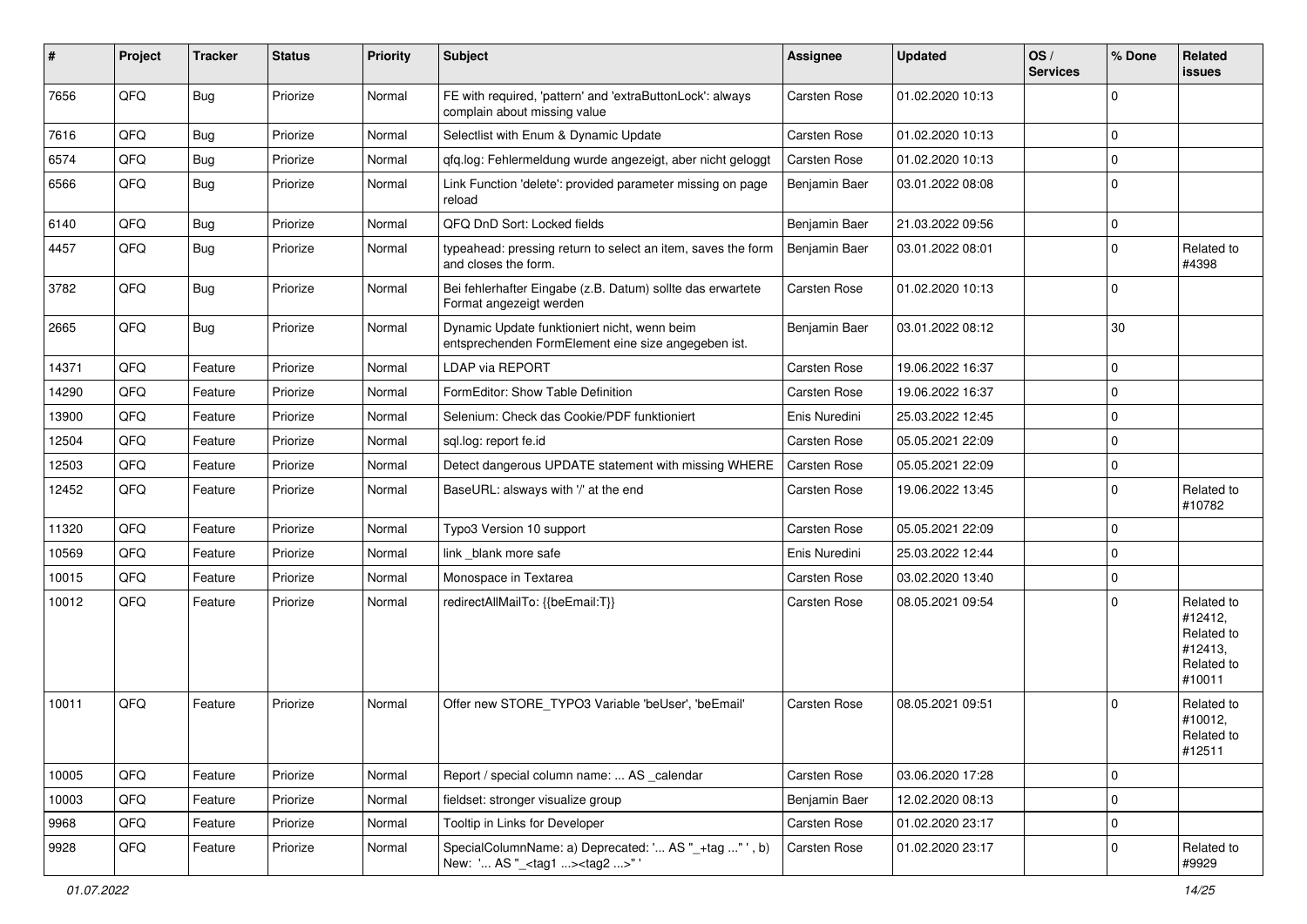| $\sharp$ | Project | <b>Tracker</b> | <b>Status</b> | <b>Priority</b> | <b>Subject</b>                                                            | <b>Assignee</b> | <b>Updated</b>   | OS/<br><b>Services</b> | % Done      | Related<br>issues          |
|----------|---------|----------------|---------------|-----------------|---------------------------------------------------------------------------|-----------------|------------------|------------------------|-------------|----------------------------|
| 9900     | QFQ     | Feature        | Priorize      | Normal          | Generic API Call: tt-content record >> JSON                               | Carsten Rose    | 01.02.2020 10:13 |                        | $\Omega$    |                            |
| 9668     | QFQ     | Feature        | Priorize      | Normal          | Form.mode: rename 'hidden' to 'hide'                                      | Carsten Rose    | 05.05.2021 22:14 |                        | $\Omega$    | Related to<br>#6437        |
| 9394     | QFQ     | Feature        | Priorize      | Normal          | REST: allow for non numerical ids in get requests                         | Carsten Rose    | 05.05.2021 22:10 |                        | $\mathbf 0$ |                            |
| 9346     | QFQ     | Feature        | Priorize      | Normal          | beforeSave: check if an upload is given                                   | Carsten Rose    | 11.06.2021 21:18 |                        | $\mathbf 0$ |                            |
| 9135     | QFQ     | Feature        | Priorize      | Normal          | Progress Bar generic / replace old hourglass download<br>popup            | Benjamin Baer   | 03.01.2022 07:43 |                        | $\Omega$    |                            |
| 8963     | QFQ     | Feature        | Priorize      | Normal          | Setting values in a store: flexible way                                   | Carsten Rose    | 05.05.2021 22:10 |                        | $\Omega$    | Related to<br>#8975        |
| 8585     | QFQ     | Feature        | Priorize      | Normal          | Enhance Error message for 'unknown form'                                  | Carsten Rose    | 01.02.2020 10:13 |                        | 0           |                            |
| 8584     | QFQ     | Feature        | Priorize      | Normal          | FE 'Action' - never assign to Container (except Template<br>Group)        | Carsten Rose    | 01.02.2020 10:13 |                        | $\Omega$    |                            |
| 8277     | QFQ     | Feature        | Priorize      | Normal          | fe.parameter.default=                                                     | Carsten Rose    | 01.02.2020 23:17 |                        | $\Omega$    | Related to<br>#8113        |
| 8044     | QFQ     | Feature        | Priorize      | Normal          | Transaction: a) Form, b) Report                                           | Carsten Rose    | 05.05.2021 22:14 |                        | $\Omega$    | Related to<br>#8043        |
| 8034     | QFQ     | Feature        | Priorize      | Normal          | FormElement 'data': 22.22.2222 should not be accepted                     | Carsten Rose    | 01.02.2020 10:13 |                        | $\mathbf 0$ |                            |
| 7965     | QFQ     | Feature        | Priorize      | Normal          | Input type 'text' with visual format - currency                           | Benjamin Baer   | 03.01.2022 07:45 |                        | $\Omega$    |                            |
| 7730     | QFQ     | Feature        | Priorize      | Normal          | SELECT Box: title in between                                              | Benjamin Baer   | 01.02.2020 23:22 |                        | $\Omega$    |                            |
| 7630     | QFQ     | Feature        | Priorize      | Normal          | detailed error message for simple upload                                  | Carsten Rose    | 01.02.2020 10:13 |                        | $\Omega$    |                            |
| 7522     | QFQ     | Feature        | Priorize      | Normal          | Inserting default index.html to folder (Avoid Apache<br>Indexing)         | Carsten Rose    | 01.02.2020 10:13 |                        | $\Omega$    |                            |
| 7290     | QFQ     | Feature        | Priorize      | Normal          | FormEditor: title as textarea if LEN(title)>60                            | Carsten Rose    | 01.02.2020 10:13 |                        | $\Omega$    | <b>Blocked by</b><br>#7682 |
| 7217     | QFQ     | Feature        | Priorize      | Normal          | Download: notice User if `_sip=?` is missing                              | Carsten Rose    | 01.02.2020 10:13 |                        | 0           |                            |
| 6998     | QFQ     | Feature        | Priorize      | Normal          | Form: with debug=on show column information as tooltip of<br>column label | Carsten Rose    | 01.02.2020 10:13 |                        | $\mathbf 0$ |                            |
| 6870     | QFQ     | Feature        | Priorize      | Normal          | Click on '_link' triggers an API call                                     | Benjamin Baer   | 03.01.2022 08:25 |                        | $\mathbf 0$ |                            |
| 6801     | QFQ     | Feature        | Priorize      | Normal          | Fabric: Maximize / FullIscreen                                            | Benjamin Baer   | 21.03.2022 09:56 |                        | $\mathbf 0$ |                            |
| 6224     | QFQ     | Feature        | Priorize      | Normal          | Dynamic update: fade in/out fields                                        | Benjamin Baer   | 21.03.2022 09:50 |                        | 0           |                            |
| 5942     | QFQ     | Feature        | Priorize      | Normal          | 'L' and 'type': append to links, generate via '_link' by using<br>'u:' .  | Carsten Rose    | 01.02.2020 10:13 |                        | 0           |                            |
| 5562     | QFQ     | Feature        | Priorize      | Normal          | Drag'n'Drop fuer Uploads                                                  | Benjamin Baer   | 21.03.2022 09:52 |                        | $\mathbf 0$ | Related to<br>#9706        |
| 5366     | QFQ     | Feature        | Priorize      | Normal          | Saving with keyboard shortcuts                                            | Benjamin Baer   | 21.03.2022 09:47 |                        | $\mathbf 0$ |                            |
| 3867     | QFQ     | Feature        | Priorize      | Normal          | Readonly Formular: Template Groups add/delete<br>ausbeldnen               | Carsten Rose    | 05.05.2021 22:12 |                        | 0           |                            |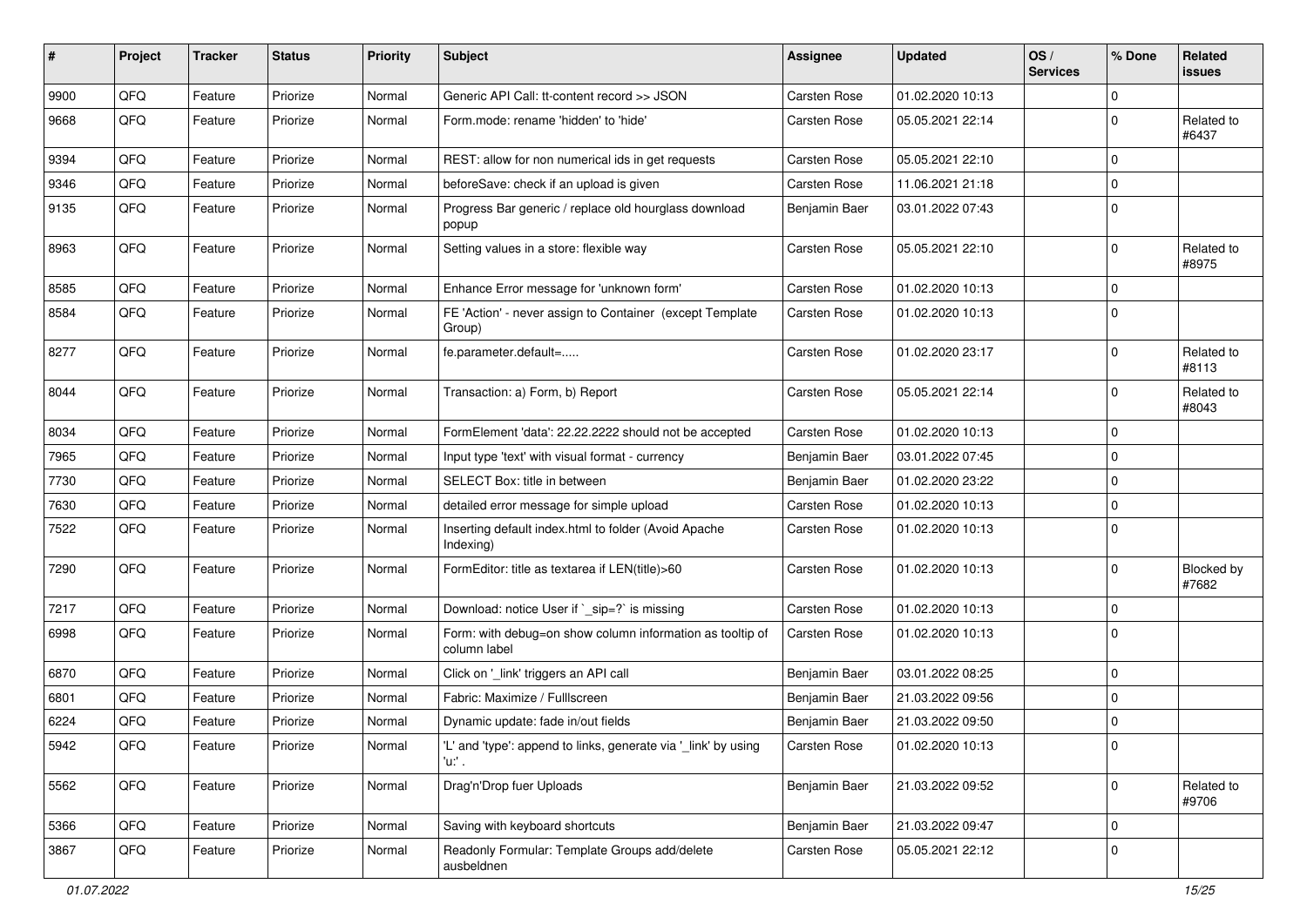| $\vert$ # | Project | <b>Tracker</b> | <b>Status</b> | <b>Priority</b> | <b>Subject</b>                                            | <b>Assignee</b>     | <b>Updated</b>   | OS/<br><b>Services</b> | % Done      | Related<br><b>issues</b>                                                                                                                                              |
|-----------|---------|----------------|---------------|-----------------|-----------------------------------------------------------|---------------------|------------------|------------------------|-------------|-----------------------------------------------------------------------------------------------------------------------------------------------------------------------|
| 14303     | QFQ     | <b>Bug</b>     | ToDo          | Normal          | datetime broken with picker                               | Enis Nuredini       | 17.06.2022 09:02 |                        | $\mathbf 0$ | Related to<br>#12630                                                                                                                                                  |
| 13899     | QFQ     | <b>Bug</b>     | ToDo          | Normal          | Selenium: zum laufen bringen                              | Enis Nuredini       | 25.03.2022 10:24 |                        | $\mathsf 0$ |                                                                                                                                                                       |
| 14320     | QFQ     | Feature        | ToDo          | Normal          | Allow specific HTML Tags and Attributes: general, TinyMCE | Enis Nuredini       | 17.06.2022 10:44 |                        | $\pmb{0}$   | Related to<br>#12664,<br>Related to<br>#12039,<br>Related to<br>#11702,<br>Related to<br>#7239,<br>Related to<br>#3708,<br>Related to<br>#3646,<br>Related to<br>#880 |
| 12262     | QFQ     | Feature        | ToDo          | Normal          | Form buttons on top: more customable                      | Enis Nuredini       | 17.06.2022 10:44 |                        | $\mathbf 0$ | Related to<br>#13945, Has<br>duplicate<br>#4046, Has<br>duplicate<br>#10080                                                                                           |
| 14323     | QFQ     | Bug            | In Progress   | Normal          | Report: render=both single - no impact                    | Carsten Rose        | 19.06.2022 18:31 |                        | $\pmb{0}$   |                                                                                                                                                                       |
| 14175     | QFQ     | <b>Bug</b>     | In Progress   | Normal          | Opening a form with no QFQ Session cookie fails           | <b>Carsten Rose</b> | 03.06.2022 10:40 |                        | $\mathsf 0$ |                                                                                                                                                                       |
| 11517     | QFQ     | Bug            | In Progress   | Normal          | extraButtonInfo Broken for multiple FormElements          | Carsten Rose        | 12.05.2022 13:12 |                        | $\pmb{0}$   | Related to<br>#7890,<br>Related to<br>#3811, Has<br>duplicate<br>#10905, Has<br>duplicate<br>#10553, Has<br>duplicate<br>#6779                                        |
| 10661     | QFQ     | Bug            | In Progress   | Normal          | Typo3 Warnungen                                           | Carsten Rose        | 07.09.2021 13:23 |                        | $\pmb{0}$   | Related to<br>#12440                                                                                                                                                  |
| 9691      | QFQ     | Bug            | In Progress   | Normal          | Checkbox: dynamic update > readonly                       | Carsten Rose        | 01.02.2020 23:22 |                        | 50          | Related to<br>#9834                                                                                                                                                   |
| 13330     | QFQ     | Feature        | In Progress   | Normal          | Multi Form: Upload                                        | Carsten Rose        | 07.11.2021 12:40 |                        | 50          | Related to<br>#9706                                                                                                                                                   |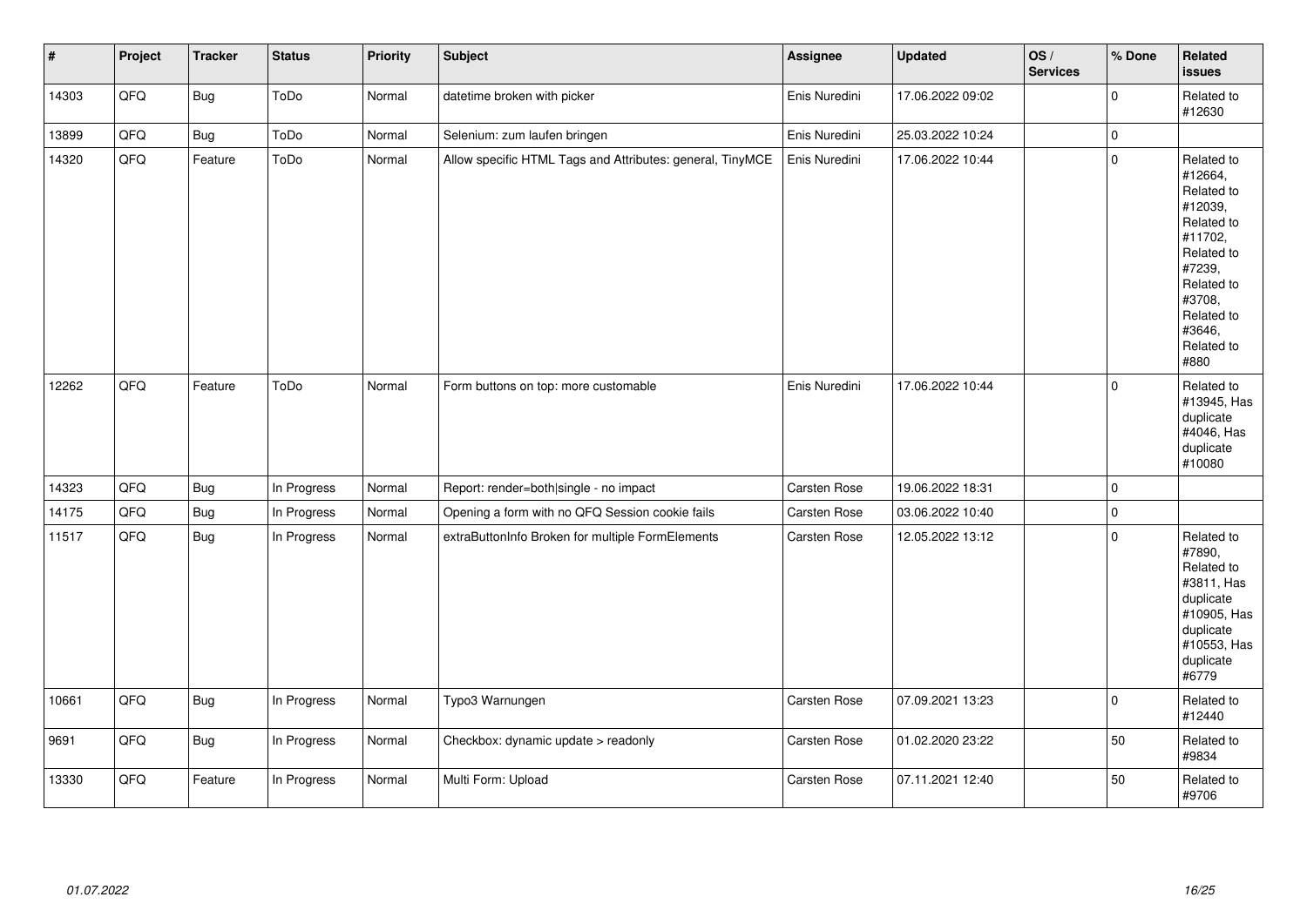| #     | Project | <b>Tracker</b> | <b>Status</b>              | <b>Priority</b> | <b>Subject</b>                                                                       | <b>Assignee</b>   | <b>Updated</b>   | OS/<br><b>Services</b> | % Done      | Related<br>issues                                                      |
|-------|---------|----------------|----------------------------|-----------------|--------------------------------------------------------------------------------------|-------------------|------------------|------------------------|-------------|------------------------------------------------------------------------|
| 12630 | QFQ     | Feature        | In Progress                | Normal          | Input: date[time]: min / max values                                                  | Enis Nuredini     | 20.06.2022 18:31 |                        | $\Omega$    | Related to<br>#10096,<br>Related to<br>#14302,<br>Related to<br>#14303 |
| 12440 | QFQ     | Feature        | In Progress                | Normal          | Typo3 V10 upgrade (durchfuehren und testen)                                          | Carsten Rose      | 21.03.2022 09:53 |                        | 50          | Related to<br>#12357,<br>Related to<br>#12067,<br>Related to<br>#10661 |
| 12439 | QFQ     | Feature        | In Progress                | Normal          | TinyMCE Paste from Word & Character Count/Limit                                      | Carsten Rose      | 05.05.2021 22:15 |                        | $\mathbf 0$ |                                                                        |
| 11980 | QFQ     | Feature        | In Progress                | Normal          | protected verzeichnis MUSS geschützt werden                                          | Carsten Rose      | 07.09.2021 13:30 |                        | 0           |                                                                        |
| 11076 | QFQ     | Feature        | In Progress                | Normal          | SELECT  AS _websocket                                                                | Carsten Rose      | 30.08.2020 17:49 |                        | $\mathbf 0$ |                                                                        |
| 10793 | QFQ     | Feature        | In Progress                | Normal          | <b>Update NPM Packages</b>                                                           | Carsten Rose      | 07.09.2021 13:25 |                        | 30          |                                                                        |
| 10443 | QFQ     | Feature        | In Progress                | Normal          | Konzept_api / _live                                                                  | Carsten Rose      | 07.05.2020 09:39 |                        | $\pmb{0}$   |                                                                        |
| 6250  | QFQ     | Feature        | In Progress                | Normal          | Enhance layout: a) Subrecord, b) Subrecord-Title                                     | Carsten Rose      | 01.02.2020 23:22 |                        | $\mathbf 0$ | Related to<br>#5391                                                    |
| 5695  | QFQ     | Feature        | In Progress                | Normal          | Multiform                                                                            | Carsten Rose      | 02.01.2021 18:38 |                        | $\mathbf 0$ |                                                                        |
| 4194  | QFQ     | Feature        | In Progress                | Normal          | Bootstrap 4 ist jetzt offiziel                                                       |                   | 03.05.2021 20:47 |                        | $\mathbf 0$ | Related to<br>#10114                                                   |
| 13566 | QFQ     | Feature        | Ready to sync<br>(develop) | Normal          | Delete config-example.qfq.php file                                                   | Carsten Rose      | 23.12.2021 09:25 |                        | $\mathbf 0$ |                                                                        |
| 13767 | QFQ     | Bug            | Feedback                   | Normal          | date/time-picker: required shows up/down button orange                               | Enis Nuredini     | 16.05.2022 23:16 |                        | $\mathbf 0$ |                                                                        |
| 12546 | QFQ     | <b>Bug</b>     | Feedback                   | Normal          | Branch 'Development' - Unit Tests mit dirty workaround<br>angepasst                  | Carsten Rose      | 19.03.2022 17:48 |                        | $\mathbf 0$ |                                                                        |
| 11347 | QFQ     | <b>Bug</b>     | Feedback                   | Normal          | If Bedingungen funktionieren nicht korrekt                                           | Christoph Fuchs   | 21.03.2021 20:37 |                        | $\mathbf 0$ |                                                                        |
| 9898  | QFQ     | Bug            | Feedback                   | Normal          | Formular trotz Timeout gespeichert                                                   | Benjamin Baer     | 01.02.2020 15:56 |                        | $\mathbf 0$ |                                                                        |
| 9535  | QFQ     | <b>Bug</b>     | Feedback                   | Normal          | Report:  AS '_vertical' - column to wide - vertical >> rot45,<br>rot90               | Benjamin Baer     | 01.02.2020 15:56 |                        | $\mathbf 0$ |                                                                        |
| 8316  | QFQ     | Bug            | Feedback                   | Normal          | Documentation/Behaviour for Nested Queries and<br>Record-Store confusing             | Nicola Chiapolini | 20.11.2019 09:14 |                        | $\mathbf 0$ |                                                                        |
| 13572 | QFQ     | Feature        | Feedback                   | Normal          | Form Load: misleading error message on trying to load non<br>existent primary record | Enis Nuredini     | 16.05.2022 23:16 |                        | 100         |                                                                        |
| 12584 | QFQ     | Feature        | Feedback                   | Normal          | T3 v10 migration script: replace alias-patterns (v11)                                | Carsten Rose      | 28.05.2022 11:12 |                        | 100         |                                                                        |
| 10782 | QFQ     | Feature        | Feedback                   | Normal          | Tiny MCE: Image Upload                                                               | Enis Nuredini     | 16.05.2022 23:16 |                        | 0           | Related to<br>#12452                                                   |
| 10124 | QFG     | Feature        | Feedback                   | Normal          | qfq AAI-Login                                                                        | Karin Niffeler    | 07.05.2020 09:36 |                        | $\pmb{0}$   |                                                                        |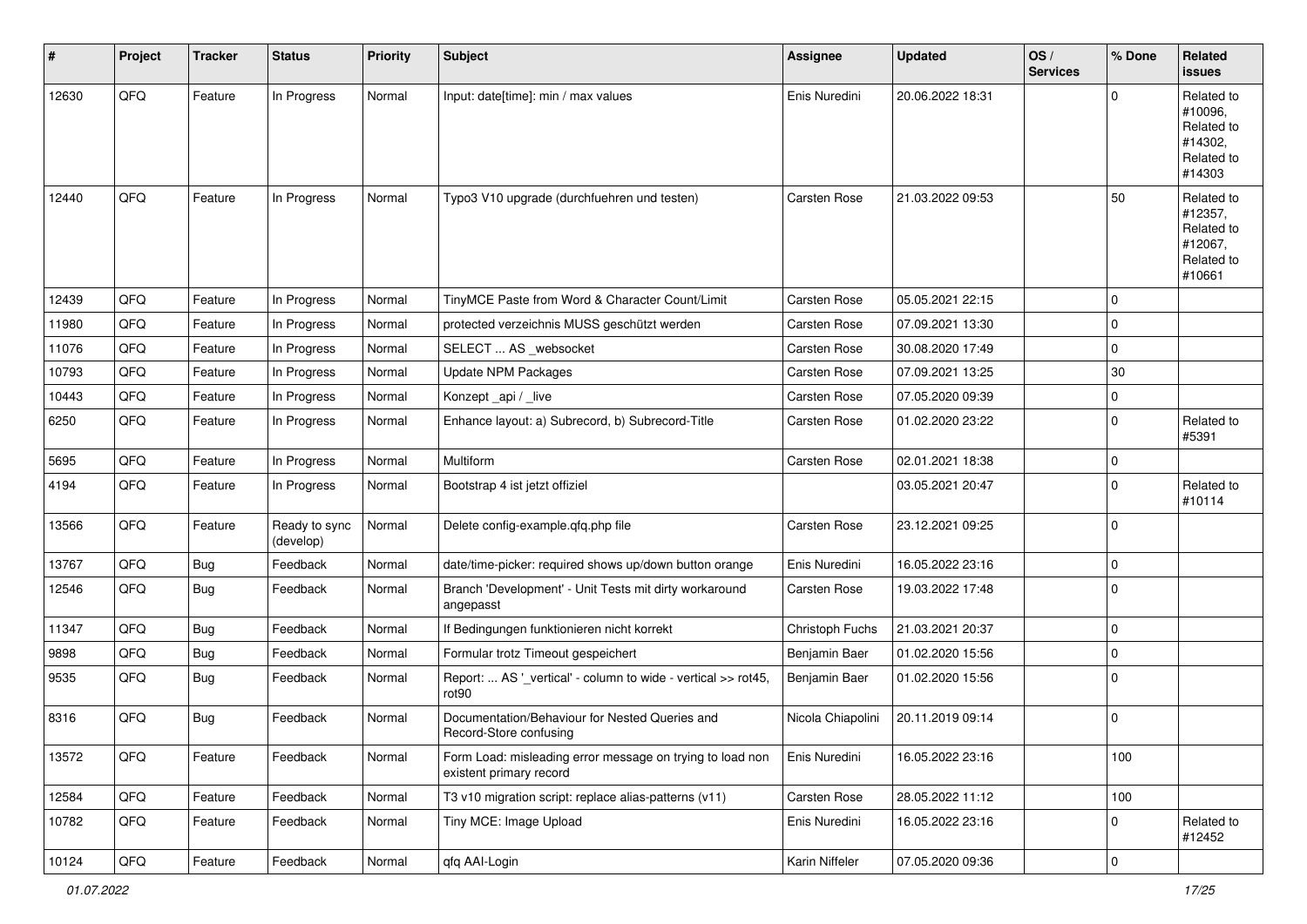| #    | Project | <b>Tracker</b> | <b>Status</b>     | <b>Priority</b> | <b>Subject</b>                                                                                                       | <b>Assignee</b> | <b>Updated</b>   | OS/<br><b>Services</b> | % Done      | Related<br><b>issues</b>                       |
|------|---------|----------------|-------------------|-----------------|----------------------------------------------------------------------------------------------------------------------|-----------------|------------------|------------------------|-------------|------------------------------------------------|
| 5894 | QFQ     | Feature        | Feedback          | Normal          | Typeahead in Report: show/hide rows dynamically                                                                      | Carsten Rose    | 18.02.2022 08:50 |                        | $\Omega$    | Related to<br>#5893.<br>Related to<br>#5885    |
| 9669 | QFQ     | <b>Bug</b>     | Some day<br>maybe | Normal          | Checkbox / Template Group: radio/checkbox visible broken<br>after 'add'                                              | Carsten Rose    | 16.06.2021 13:47 |                        | $\Omega$    | Related to<br>#8091                            |
| 9281 | QFQ     | <b>Bug</b>     | Some day<br>maybe | Normal          | Allow STRICT_TRANS_TABLES                                                                                            | Carsten Rose    | 02.01.2021 18:43 |                        | $\mathbf 0$ |                                                |
| 9126 | QFQ     | Bug            | Some day<br>maybe | Normal          | hidden Form elements are present in page source                                                                      |                 | 02.01.2021 18:41 |                        | $\mathbf 0$ |                                                |
| 9024 | QFQ     | Bug            | Some day<br>maybe | Normal          | QFQ Einarbeitung                                                                                                     |                 | 01.02.2020 15:56 |                        | $\Omega$    |                                                |
| 9020 | QFQ     | Bug            | Some day<br>maybe | Normal          | radio mit buttonClass und dynamicUpdate lassen sich nicht<br>kombinieren                                             |                 | 11.12.2019 16:01 |                        | $\mathbf 0$ |                                                |
| 8106 | QFQ     | <b>Bug</b>     | Some day<br>maybe | Normal          | Dynamic Update: Feld kann nicht auf empty zurückgesetzt<br>werden                                                    | Carsten Rose    | 11.12.2019 16:01 |                        | $\Omega$    |                                                |
| 7402 | QFQ     | Bug            | Some day<br>maybe | Normal          | thumbnail cache: outdated picture when permission denied<br>and permission resolved.                                 |                 | 01.02.2020 23:20 |                        | $\mathbf 0$ |                                                |
| 7281 | QFQ     | <b>Bug</b>     | Some day<br>maybe | Normal          | Subrecords: on large screen separator line too short                                                                 |                 | 01.02.2020 23:19 |                        | $\Omega$    |                                                |
| 7101 | QFQ     | Bug            | Some day<br>maybe | Normal          | 'form' in SIP and 'report' - breaks                                                                                  |                 | 01.02.2020 23:20 |                        | $\mathbf 0$ |                                                |
| 5991 | QFQ     | Bug            | Some day<br>maybe | Normal          | URLs with ' ' or long parameter are problematic                                                                      | Carsten Rose    | 01.02.2020 23:19 |                        | $\mathbf 0$ |                                                |
| 5877 | QFQ     | Bug            | Some day<br>maybe | Normal          | FE.type=note:bsColumn strange behaviour                                                                              |                 | 01.02.2020 23:19 |                        | $\mathbf 0$ |                                                |
| 5768 | QFQ     | Bug            | Some day<br>maybe | Normal          | '{{pageLanguage:T}}' missing if QFQ is called via api                                                                | Carsten Rose    | 01.02.2020 23:19 |                        | $\mathbf 0$ |                                                |
| 5706 | QFQ     | Bug            | Some day<br>maybe | Normal          | upload: fileDestination needs to be sanatized                                                                        | Carsten Rose    | 01.02.2020 23:19 |                        | $\Omega$    |                                                |
| 5557 | QFQ     | Bug            | Some day<br>maybe | Normal          | Form load: STORE_RECORD filled, but should be empty                                                                  | Carsten Rose    | 01.02.2020 23:19 |                        | $\Omega$    |                                                |
| 5021 | QFQ     | <b>Bug</b>     | Some day<br>maybe | Normal          | FE.typ=extra - during save displays error 'datum2' already<br>filled in STORE_SIP - the value is stored nevertheless | Carsten Rose    | 01.02.2020 23:19 |                        | $\Omega$    | Related to<br>#3875                            |
| 4771 | QFQ     | Bug            | Some day<br>maybe | Normal          | gfg: select-down-values empty after save (edit-form for<br>program administrators)                                   | Carsten Rose    | 01.02.2020 23:20 |                        | $\mathbf 0$ | Related to<br>#4549, Has<br>duplicate<br>#4282 |
| 4659 | QFO     | <b>Bug</b>     | Some day<br>maybe | Normal          | infoButtonExtra                                                                                                      | Carsten Rose    | 01.02.2020 23:20 |                        | $\mathbf 0$ |                                                |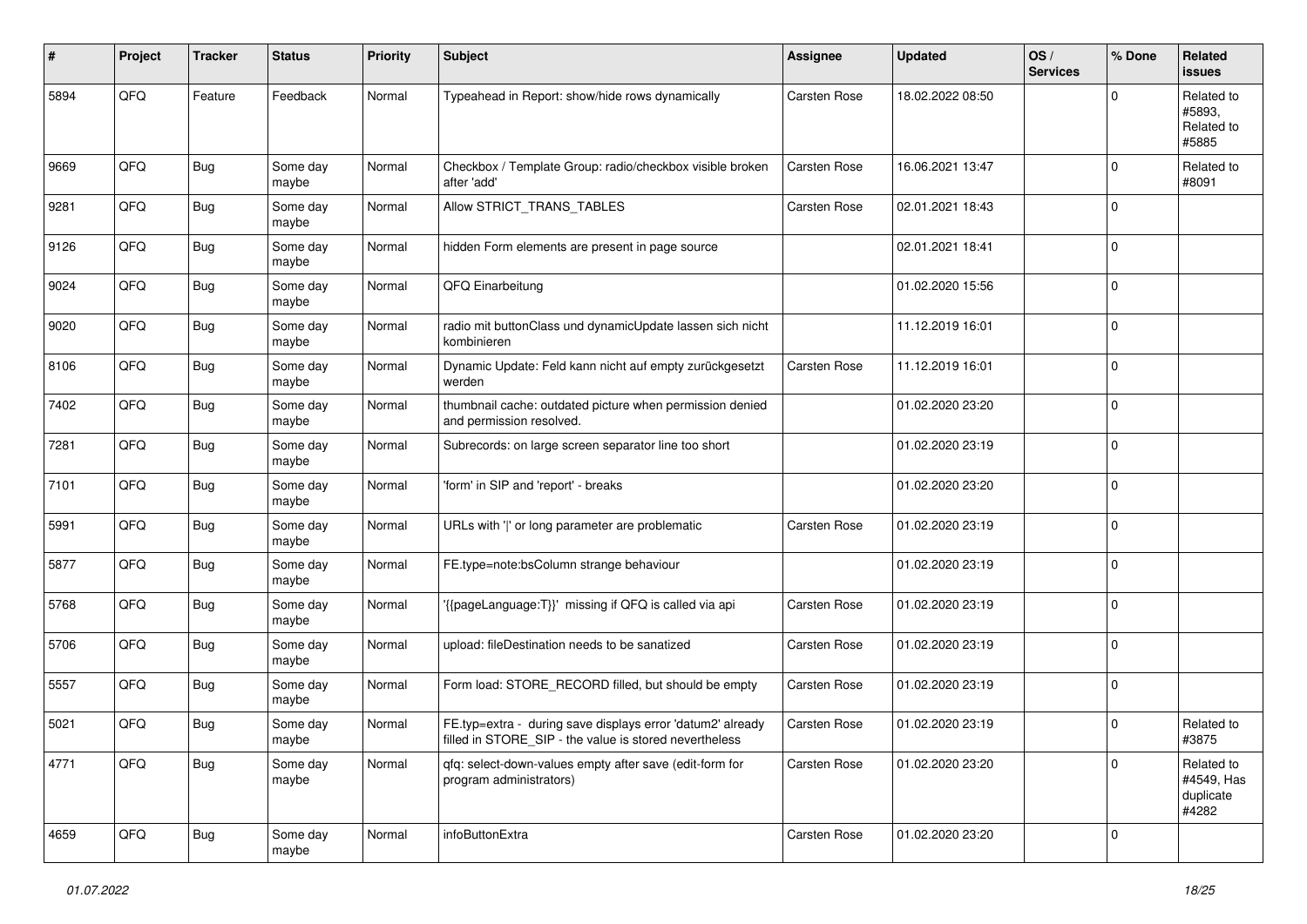| #    | Project | <b>Tracker</b> | <b>Status</b>     | <b>Priority</b> | <b>Subject</b>                                                                                                                                           | Assignee      | <b>Updated</b>   | OS/<br><b>Services</b> | % Done      | Related<br><b>issues</b>                    |
|------|---------|----------------|-------------------|-----------------|----------------------------------------------------------------------------------------------------------------------------------------------------------|---------------|------------------|------------------------|-------------|---------------------------------------------|
| 4651 | QFQ     | <b>Bug</b>     | Some day<br>maybe | Normal          | 'Loading document" Modal wird angezeigt bei uzhcd type=2<br>Ansicht                                                                                      | Carsten Rose  | 01.02.2020 23:20 |                        | $\Omega$    |                                             |
| 4583 | QFQ     | Bug            | Some day<br>maybe | Normal          | Dynamic Update bei TypeAhead Feldern                                                                                                                     | Carsten Rose  | 01.02.2020 23:19 |                        | $\mathbf 0$ |                                             |
| 4549 | QFQ     | Bug            | Some day<br>maybe | Normal          | TemplateGroups: FE.type SELECT loose selected value<br>after save                                                                                        | Carsten Rose  | 01.02.2020 23:20 |                        | $\Omega$    | Related to<br>#4548.<br>Related to<br>#4771 |
| 4546 | QFQ     | Bug            | Some day<br>maybe | Normal          | NH: SIP storage is destroyed                                                                                                                             |               | 01.02.2020 23:20 |                        | $\Omega$    |                                             |
| 4528 | QFQ     | Bug            | Some day<br>maybe | Normal          | extraButtonLock mit SQLAhead Bug                                                                                                                         | Carsten Rose  | 01.02.2020 23:19 |                        | $\mathbf 0$ |                                             |
| 4454 | QFQ     | Bug            | Some day<br>maybe | Normal          | Required Elements: multiple elements in a row - whole row<br>marked if only one input is empty.                                                          | Benjamin Baer | 01.02.2020 23:20 |                        | $\Omega$    |                                             |
| 4441 | QFQ     | Bug            | Some day<br>maybe | Normal          | \$ SERVER Vars sollten nur aus dem Store genommen<br>werden - Code entsprechend anpassen.                                                                |               | 11.12.2019 16:02 |                        | $\mathbf 0$ |                                             |
| 4398 | QFQ     | Bug            | Some day<br>maybe | Normal          | Typeahead: mouse click in a prefilled input opens a single<br>item dropdown with the current value - click on it seems to<br>set the value, not the key. | Benjamin Baer | 01.02.2020 23:20 |                        | $\Omega$    | Related to<br>#4457                         |
| 4328 | QFQ     | <b>Bug</b>     | Some day<br>maybe | Normal          | Error Message: Show FE name/number on problems in FE                                                                                                     | Carsten Rose  | 01.02.2020 23:20 |                        | $\mathbf 0$ |                                             |
| 4293 | QFQ     | Bug            | Some day<br>maybe | Normal          | Download broken if token 'd:' is missing - but no error<br>message                                                                                       | Carsten Rose  | 11.12.2019 16:03 |                        | $\mathbf 0$ | Related to<br>#7514                         |
| 4138 | QFQ     | Bug            | Some day<br>maybe | Normal          | style fehlt                                                                                                                                              |               | 11.12.2019 16:03 |                        | $\Omega$    |                                             |
| 4122 | QFQ     | <b>Bug</b>     | Some day<br>maybe | Normal          | file: Render Mode hat keinen Effekt                                                                                                                      |               | 11.12.2019 16:03 |                        | $\mathbf 0$ |                                             |
| 4092 | QFQ     | <b>Bug</b>     | Some day<br>maybe | Normal          | 1) Logging verbessern wann welches FE warum ausgefuehrt<br>wird, 2) Documentation: Best Practice Template Group                                          | Carsten Rose  | 01.02.2020 23:19 |                        | $\Omega$    | Related to<br>#3504                         |
| 4008 | QFQ     | Bug            | Some day<br>maybe | Normal          | FormElemen.type=sendmail: wrong 'TO' if 'real<br>name <rea@mail.to>' is used</rea@mail.to>                                                               | Carsten Rose  | 11.12.2019 16:03 |                        | $\Omega$    |                                             |
| 3895 | QFQ     | Bug            | Some day<br>maybe | Normal          | typeahead pedantic: on lehrkredit Idap webpass - if only one<br>person is in dropdown, such person can't be selected                                     | Carsten Rose  | 11.12.2019 16:03 |                        | $\mathbf 0$ |                                             |
| 3882 | QFQ     | <b>Bug</b>     | Some day<br>maybe | Normal          | templateGroup: disable 'add' if limit is reached - funktioniert<br>nicht wenn bereits records existierten                                                | Carsten Rose  | 11.12.2019 16:03 |                        | $\Omega$    |                                             |
| 3811 | QFQ     | Bug            | Some day<br>maybe | Normal          | Dynamic Update: extraButtonInfo - Text aktualisieren                                                                                                     | Carsten Rose  | 11.12.2019 16:03 |                        | $\mathbf 0$ | Related to<br>#11517                        |
| 3750 | QFQ     | Bug            | Some day<br>maybe | Normal          | FE in a row: if one violates check, all are red                                                                                                          | Carsten Rose  | 11.12.2019 16:03 |                        | $\Omega$    |                                             |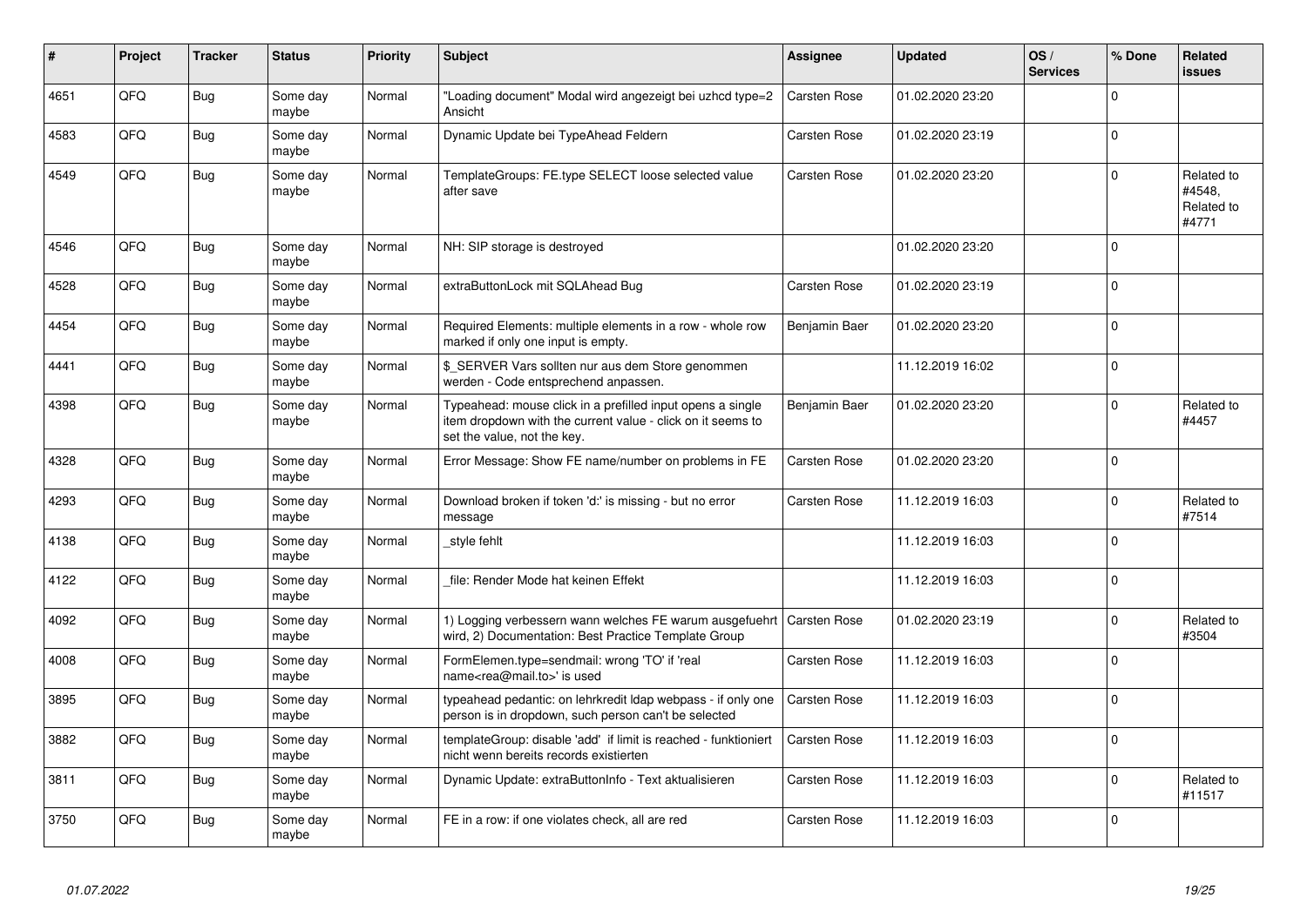| #     | Project | <b>Tracker</b> | <b>Status</b>     | <b>Priority</b> | <b>Subject</b>                                                                                                                | <b>Assignee</b> | <b>Updated</b>   | OS/<br><b>Services</b> | % Done      | Related<br>issues                                                     |
|-------|---------|----------------|-------------------|-----------------|-------------------------------------------------------------------------------------------------------------------------------|-----------------|------------------|------------------------|-------------|-----------------------------------------------------------------------|
| 3682  | QFQ     | Bug            | Some day<br>maybe | Normal          | Dynamic update: Radio buttons                                                                                                 | Carsten Rose    | 11.12.2019 16:02 |                        | $\Omega$    |                                                                       |
| 3613  | QFQ     | Bug            | Some day<br>maybe | Normal          | note /note unchecked -> note div (col-md) wird weiterhin<br>gerendert                                                         | Elias Villiger  | 01.02.2020 23:19 |                        | 100         |                                                                       |
| 3588  | QFQ     | Bug            | Some day<br>maybe | Normal          | templateGroup: versteckte Elemente werden weiterhin<br>gespeichert.                                                           | Carsten Rose    | 11.12.2019 16:02 |                        | 0           |                                                                       |
| 3349  | QFO     | <b>Bug</b>     | Some day<br>maybe | Normal          | config.qfq.ini: a) vertraegt keine '=' im Value (z.B. Passwort),<br>b) Values sollten in ticks einschliessbar sein (spaces, ) | Carsten Rose    | 11.12.2019 16:02 |                        | $\mathbf 0$ |                                                                       |
| 3130  | QFQ     | Bug            | Some day<br>maybe | Normal          | Debug Info's nicht korrekt nach 'New > Save'.                                                                                 | Carsten Rose    | 11.12.2019 16:03 |                        | $\mathbf 0$ | Related to<br>#3253                                                   |
| 2643  | QFQ     | Bug            | Some day<br>maybe | Normal          | Zend / PHP Webinars anschauen                                                                                                 | Carsten Rose    | 01.02.2020 15:56 |                        | $\Omega$    |                                                                       |
| 2063  | QFQ     | <b>Bug</b>     | Some day<br>maybe | Normal          | Pills auf 'inaktiv' setzen falls keine Element auf dem Pill<br>sichtbar sind.                                                 | Benjamin Baer   | 11.12.2019 16:03 |                        | $\Omega$    | Related to<br>#3752                                                   |
| 13608 | QFQ     | Feature        | Some day<br>maybe | Normal          | Automatic Browser Language Redirect                                                                                           | Enis Nuredini   | 17.06.2022 08:35 |                        | $\Omega$    |                                                                       |
| 12611 | QFQ     | Feature        | Some day<br>maybe | Normal          | Refactoring: Bootstrap with Lazy Loading                                                                                      | Carsten Rose    | 08.06.2022 10:37 |                        | 0           | Related to<br>#12490,<br>Related to<br>#10013,<br>Related to<br>#7732 |
| 12337 | QFQ     | Feature        | Some day<br>maybe | Normal          | Database.php: better caching                                                                                                  | Carsten Rose    | 16.09.2021 15:10 |                        | $\Omega$    |                                                                       |
| 12315 | QFQ     | Feature        | Some day<br>maybe | Normal          | Form History (Diffs) / Backups                                                                                                | Carsten Rose    | 16.09.2021 15:10 |                        | $\Omega$    |                                                                       |
| 11323 | QFQ     | Feature        | Some day<br>maybe | Normal          | Report Frontend Editor Modal + Codemirror                                                                                     | Carsten Rose    | 16.09.2021 15:10 |                        | $\Omega$    | Related to<br>#11036                                                  |
| 11322 | QFQ     | Feature        | Some day<br>maybe | Normal          | Form Element JSON - (multiline parameter field)                                                                               | Carsten Rose    | 16.09.2021 15:10 |                        | $\Omega$    |                                                                       |
| 11217 | QFQ     | Feature        | Some day<br>maybe | Normal          | <b>Extend Script Functionality</b>                                                                                            | Carsten Rose    | 16.09.2021 15:10 |                        | 0           |                                                                       |
| 11036 | QFQ     | Feature        | Some day<br>maybe | Normal          | inline report editor permissions                                                                                              | Carsten Rose    | 16.09.2021 15:09 |                        | 0           | Related to<br>#11323                                                  |
| 10745 | QFQ     | Feature        | Some day<br>maybe | Normal          | Tablesorter Excel Export                                                                                                      | Carsten Rose    | 16.09.2021 15:09 |                        | $\Omega$    |                                                                       |
| 10738 | QFQ     | Feature        | Some day<br>maybe | Normal          | CORS headers for external API requests                                                                                        |                 | 10.06.2020 14:00 |                        | 0           |                                                                       |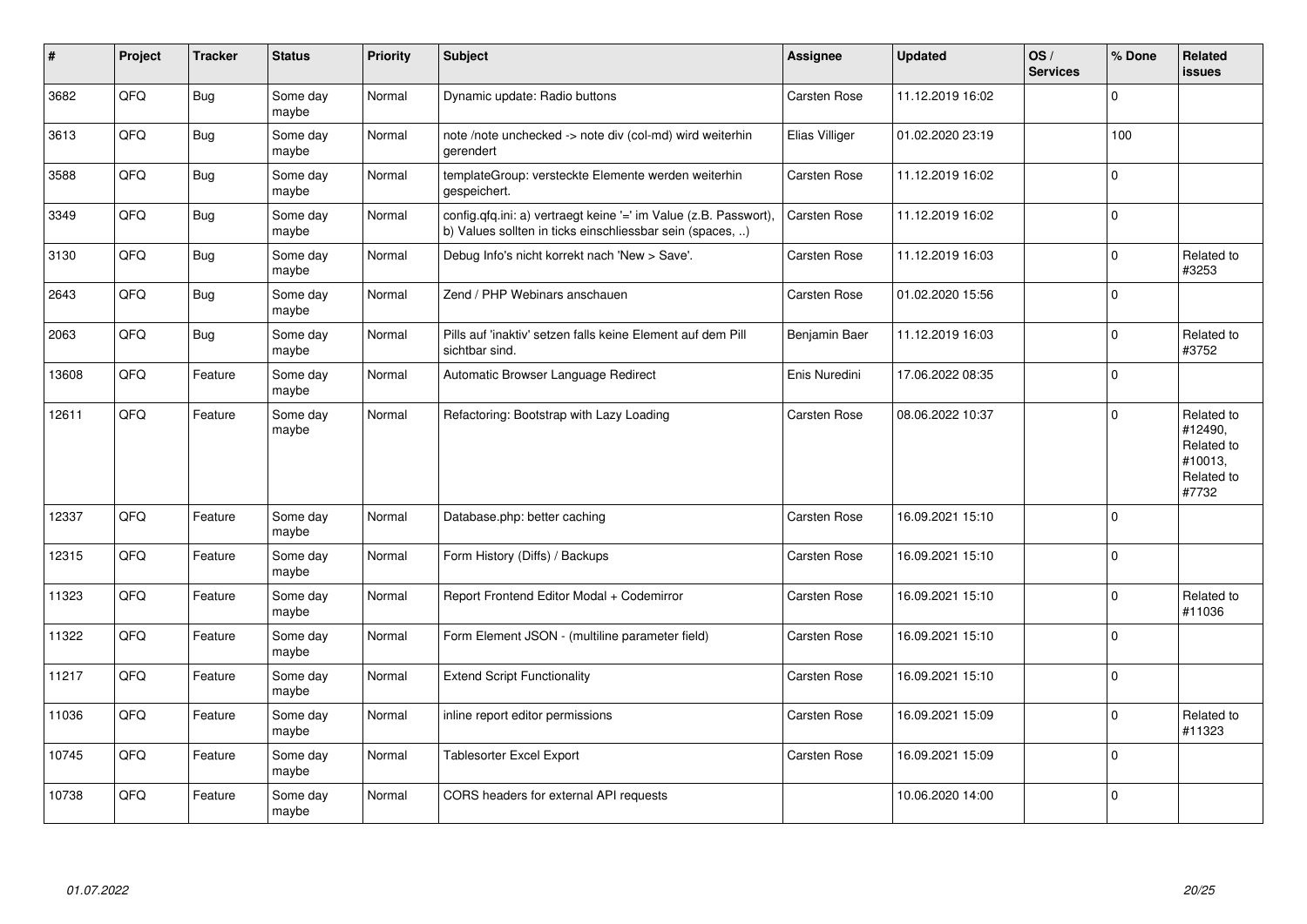| #     | Project | <b>Tracker</b> | <b>Status</b>     | <b>Priority</b> | <b>Subject</b>                                     | <b>Assignee</b> | <b>Updated</b>   | OS/<br><b>Services</b> | % Done       | Related<br><b>issues</b>                                               |
|-------|---------|----------------|-------------------|-----------------|----------------------------------------------------|-----------------|------------------|------------------------|--------------|------------------------------------------------------------------------|
| 10716 | QFQ     | Feature        | Some day<br>maybe | Normal          | Business Logic mit Externen Skripten               | Carsten Rose    | 16.09.2021 15:10 |                        | $\mathbf 0$  | Related to<br>#10713,<br>Related to<br>#8217                           |
| 10116 | QFQ     | Feature        | Some day<br>maybe | Normal          | TypeAhead: Tag - show inside 'input' element       | Carsten Rose    | 16.09.2021 15:09 |                        | $\mathbf 0$  |                                                                        |
| 10095 | QFQ     | Feature        | Some day<br>maybe | Normal          | Generic Gitlab Integration into QFQ                | Carsten Rose    | 16.09.2021 15:10 |                        | $\mathbf 0$  |                                                                        |
| 10013 | QFQ     | Feature        | Some day<br>maybe | Normal          | FE.typ=editor: CodeMirror                          | Carsten Rose    | 08.06.2022 10:37 |                        | $\mathbf 0$  | Related to<br>#12611,<br>Related to<br>#12490,<br>Related to<br>#7732  |
| 9704  | QFQ     | Feature        | Some day<br>maybe | Normal          | Thumbnails Generieren beim Splitten von PDF Files  | Carsten Rose    | 11.12.2019 16:01 |                        | $\mathbf 0$  |                                                                        |
| 9579  | QFQ     | Feature        | Some day<br>maybe | Normal          | Multiform with Process Row                         | Carsten Rose    | 11.12.2019 16:01 |                        | $\mathbf 0$  |                                                                        |
| 9130  | QFQ     | Feature        | Some day<br>maybe | Normal          | tablesorter: Automatic Row numbering / Zeilenummer | Benjamin Baer   | 01.02.2020 23:22 |                        | $\mathbf 0$  |                                                                        |
| 8894  | QFQ     | Feature        | Some day<br>maybe | Normal          | Documentation Tags Usable in QFQ Application       | Carsten Rose    | 11.12.2019 16:01 |                        | $\mathbf 0$  |                                                                        |
| 8892  | QFQ     | Feature        | Some day<br>maybe | Normal          | Display and Edit SQL Comments in Form Editor       | Carsten Rose    | 11.12.2019 16:01 |                        | $\mathbf 0$  |                                                                        |
| 8586  | QFQ     | Feature        | Some day<br>maybe | Normal          | QFQ: Enhance Error message for 'record not found'  | Carsten Rose    | 16.09.2021 15:10 |                        | 0            |                                                                        |
| 8522  | QFQ     | Feature        | Some day<br>maybe | Normal          | build QFQ - npm warnings                           | Benjamin Baer   | 01.02.2020 23:19 |                        | 50           |                                                                        |
| 8520  | QFQ     | Feature        | Some day<br>maybe | Normal          | Bring QFQ to Composer                              | Carsten Rose    | 16.09.2021 15:10 |                        | $\mathbf 0$  |                                                                        |
| 8101  | QFQ     | Feature        | Some day<br>maybe | Normal          | Password hash: support further hashing methods     | Carsten Rose    | 16.09.2021 15:10 |                        | $\mathbf 0$  |                                                                        |
| 8056  | QFQ     | Feature        | Some day<br>maybe | Normal          | Termin Organisation (Reservation)                  |                 | 01.02.2020 23:19 |                        | $\mathbf 0$  | Related to<br>#8658                                                    |
| 7921  | QFQ     | Feature        | Some day<br>maybe | Normal          | Rest API Export: URL kuerzer machen                |                 | 01.02.2020 23:19 |                        | 0            |                                                                        |
| 7732  | QFQ     | Feature        | Some day<br>maybe | Normal          | Javascript: Lazy Loading der add on libs           | Benjamin Baer   | 08.06.2022 10:38 |                        | $\mathbf{0}$ | Related to<br>#12611,<br>Related to<br>#12490,<br>Related to<br>#10013 |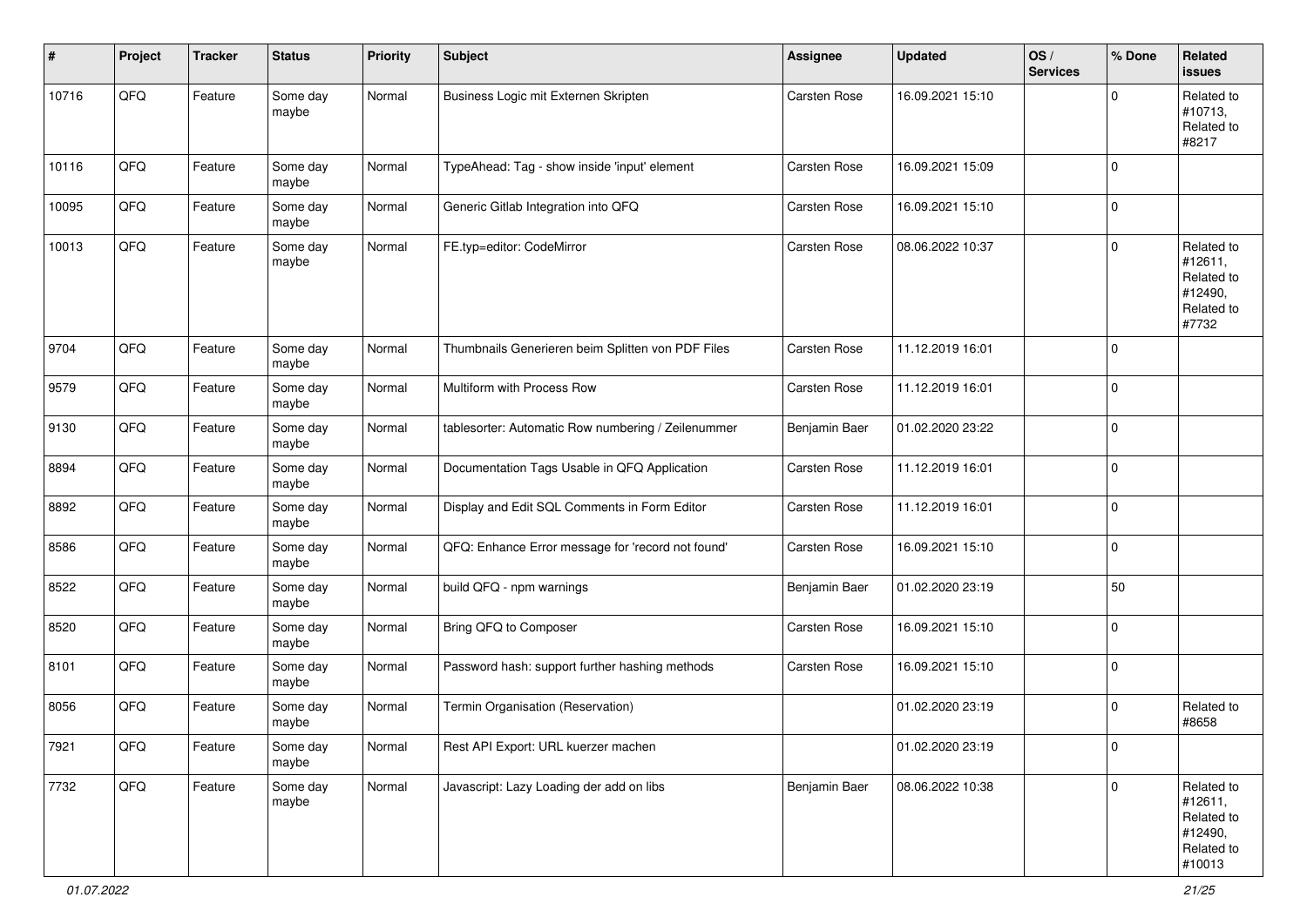| #    | Project | <b>Tracker</b> | <b>Status</b>     | <b>Priority</b> | <b>Subject</b>                                                                                 | Assignee      | <b>Updated</b>   | OS/<br><b>Services</b> | % Done      | Related<br><b>issues</b> |
|------|---------|----------------|-------------------|-----------------|------------------------------------------------------------------------------------------------|---------------|------------------|------------------------|-------------|--------------------------|
| 7453 | QFQ     | Feature        | Some day<br>maybe | Normal          | import / export forms QFQ                                                                      | Carsten Rose  | 16.09.2021 15:10 |                        | $\Omega$    |                          |
| 7452 | QFQ     | Feature        | Some day<br>maybe | Normal          | automate deployment new QFQ version                                                            | Carsten Rose  | 16.09.2021 15:10 |                        | $\Omega$    |                          |
| 7336 | QFQ     | Feature        | Some day<br>maybe | Normal          | PDF Upload: disallow PDFs with specific Meta information                                       | Carsten Rose  | 11.12.2019 16:01 |                        | $\Omega$    |                          |
| 7278 | QFQ     | Feature        | Some day<br>maybe | Normal          | Form: Wert vordefinieren der immer gesetzt wird                                                |               | 02.05.2021 09:27 |                        | $\Omega$    |                          |
| 7229 | QFQ     | Feature        | Some day<br>maybe | Normal          | New FormElement.type: Button                                                                   |               | 01.02.2021 12:32 |                        | $\mathbf 0$ |                          |
| 7108 | QFQ     | Feature        | Some dav<br>maybe | Normal          | QFQ Wrap Elements                                                                              |               | 11.12.2019 16:01 |                        | $\mathbf 0$ |                          |
| 7107 | QFQ     | Feature        | Some day<br>maybe | Normal          | Showcase Registration Tool: Anmeldung / Administration :<br>Liste Anmeldungen / Emaileinaldung | Carsten Rose  | 11.12.2019 16:01 |                        | $\Omega$    |                          |
| 7106 | QFQ     | Feature        | Some day<br>maybe | Normal          | Beispiel Nummerierung von Rows in Report                                                       |               | 11.12.2019 16:01 |                        | $\Omega$    |                          |
| 7105 | QFQ     | Feature        | Some day<br>maybe | Normal          | Beispiel wie man in einer zweiten Tabelle speichert.                                           |               | 11.12.2019 16:01 |                        | $\Omega$    |                          |
| 7104 | QFQ     | Feature        | Some day<br>maybe | Normal          | Manual: hint about escaping if '\r' appears in mail body                                       |               | 11.12.2019 16:01 |                        | $\mathbf 0$ |                          |
| 7100 | QFQ     | Feature        | Some day<br>maybe | Normal          | Download: log access, max downloads, time limit                                                |               | 01.02.2020 23:19 |                        | $\Omega$    |                          |
| 6992 | QFQ     | Feature        | Some day<br>maybe | Normal          | DB exception: Syntax Highlight                                                                 |               | 11.12.2019 16:01 |                        | $\mathbf 0$ | Related to<br>#5450      |
| 6972 | QFQ     | Feature        | Some day<br>maybe | Normal          | Fabric Clipboard / cross browser tab                                                           | Benjamin Baer | 01.02.2020 23:21 |                        | $\Omega$    |                          |
| 6970 | QFQ     | Feature        | Some day<br>maybe | Normal          | tablesorter: default fuer 'sortReset' aendern von 'Ctrl' zu 'Alt'                              | Benjamin Baer | 01.02.2020 23:21 |                        | $\pmb{0}$   |                          |
| 6715 | QFQ     | Feature        | Some day<br>maybe | Normal          | Code-Refactoring: dbArray vereinheitlichen                                                     | Carsten Rose  | 11.12.2019 16:02 |                        | $\Omega$    |                          |
| 6704 | QFQ     | Feature        | Some day<br>maybe | Normal          | Upload Mode: Bilder in Notizen rechts sollen aktuellen<br>Upload repräsentieren.               |               | 01.02.2020 23:19 |                        | $\mathbf 0$ | Related to<br>#3264      |
| 6515 | QFQ     | Feature        | Some day<br>maybe | Normal          | Formular: Felder dynamisch ein/ausblenden                                                      |               | 11.12.2019 16:02 |                        | $\Omega$    |                          |
| 6299 | QFQ     | Feature        | Some day<br>maybe | Normal          | Attack detection: log table with invalid SIP access                                            |               | 11.12.2019 16:02 |                        | $\mathbf 0$ | Related to<br>#3947      |
| 6288 | QFQ     | Feature        | Some day<br>maybe | Normal          | Best Practice: Erklaeren wie man ein Formular ganz in<br>'weiss' erstellen kann                |               | 11.12.2019 16:02 |                        | $\Omega$    |                          |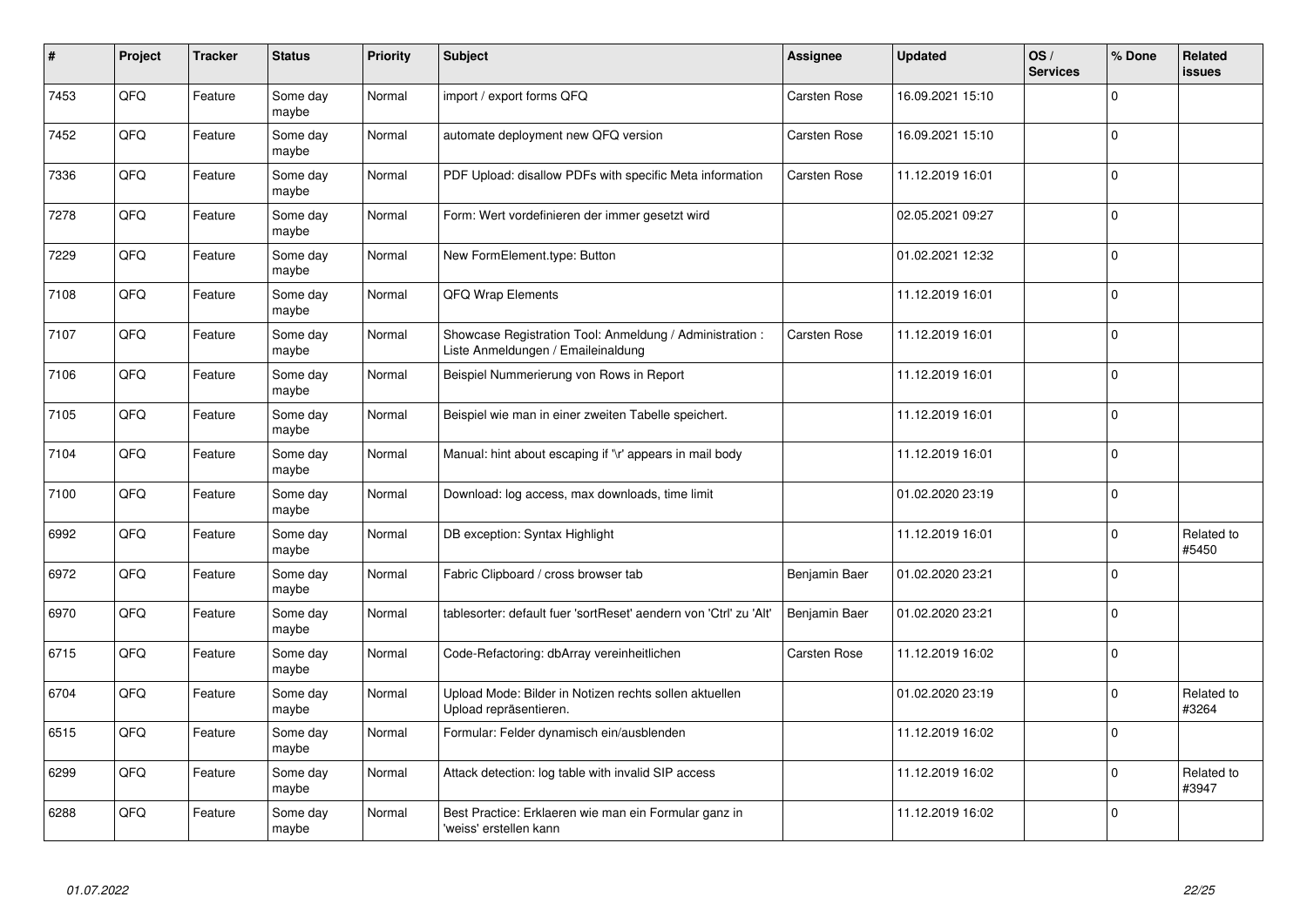| #    | Project | <b>Tracker</b> | <b>Status</b>     | <b>Priority</b> | Subject                                                                           | <b>Assignee</b> | <b>Updated</b>   | OS/<br><b>Services</b> | % Done      | Related<br><b>issues</b>                    |
|------|---------|----------------|-------------------|-----------------|-----------------------------------------------------------------------------------|-----------------|------------------|------------------------|-------------|---------------------------------------------|
| 6084 | QFQ     | Feature        | Some day<br>maybe | Normal          | New escape type: 'D' - convert date                                               |                 | 01.02.2020 23:19 |                        | $\Omega$    |                                             |
| 6083 | QFQ     | Feature        | Some day<br>maybe | Normal          | Dynamic Update: Value Check via SQL                                               |                 | 11.12.2019 16:02 |                        | $\mathbf 0$ |                                             |
| 5983 | QFQ     | Feature        | Some day<br>maybe | Normal          | Form Submit (save & update): normalize date/-time FE                              | Carsten Rose    | 01.02.2020 23:19 |                        | $\mathbf 0$ |                                             |
| 5923 | QFQ     | Feature        | Some day<br>maybe | Normal          | fillStoreSystemBySqlLate                                                          |                 | 01.02.2020 23:19 |                        | $\mathbf 0$ |                                             |
| 5895 | QFQ     | Feature        | Some day<br>maybe | Normal          | Tutorial: List of all QFQ Features                                                |                 | 01.02.2020 23:19 |                        | $\mathbf 0$ |                                             |
| 5893 | QFQ     | Feature        | Some day<br>maybe | Normal          | Edit on double-click                                                              |                 | 01.02.2020 23:19 |                        | $\mathbf 0$ | Related to<br>#5894                         |
| 5892 | QFQ     | Feature        | Some day<br>maybe | Normal          | QFQ should use T3 API to manipulate FE GROUP<br>membership                        |                 | 01.02.2020 23:20 |                        | $\mathbf 0$ |                                             |
| 5852 | QFQ     | Feature        | Some day<br>maybe | Normal          | Logging: mail.log / sql.log - im FE anzeigen und via AJAX<br>aktualisieren        | Carsten Rose    | 01.02.2020 23:19 |                        | $\Omega$    | Related to<br>#5885                         |
| 5851 | QFQ     | Feature        | Some day<br>maybe | Normal          | Queue System implementieren: MQTT, RabbitMQ                                       |                 | 01.02.2020 23:20 |                        | $\mathbf 0$ | Related to<br>#5715                         |
| 5850 | QFQ     | Feature        | Some day<br>maybe | Normal          | Deployment: In QFQ Doc best practice fuer zeitgemaesses<br>Deployment beschreiben |                 | 01.02.2020 23:20 |                        | $\Omega$    |                                             |
| 5805 | QFQ     | Feature        | Some day<br>maybe | Normal          | TypeAHead SQL value instead of key stored                                         |                 | 01.02.2020 23:19 |                        | $\mathbf 0$ | Related to<br>#5444                         |
| 5783 | QFQ     | Feature        | Some day<br>maybe | Normal          | <b>BPMN View/Edit</b>                                                             |                 | 11.12.2019 16:02 |                        | $\mathbf 0$ |                                             |
| 5665 | QFQ     | Feature        | Some day<br>maybe | Normal          | Versuch das '{{!' nicht mehr noetig ist.                                          | Carsten Rose    | 01.02.2020 23:20 |                        | $\mathbf 0$ | Related to<br>#7432,<br>Related to<br>#7434 |
| 5579 | QFQ     | Feature        | Some day<br>maybe | Normal          | Enhance Doc / Presentation: variable type 'link column type'                      | Carsten Rose    | 01.02.2020 23:19 |                        | $\Omega$    |                                             |
| 5548 | QFQ     | Feature        | Some day<br>maybe | Normal          | 801 Textfiles/Scriptfiles als Thumbnail                                           | Carsten Rose    | 07.03.2022 16:26 |                        | $\mathbf 0$ |                                             |
| 5480 | QFQ     | Feature        | Some day<br>maybe | Normal          | QFQ: Dokumentation mit Screenshots versehen                                       | Carsten Rose    | 01.02.2020 23:20 |                        | $\mathbf 0$ | Related to<br>#9879                         |
| 5455 | QFQ     | Feature        | Some day<br>maybe | Normal          | Mail Redirects grld abhaengig                                                     |                 | 01.02.2020 23:20 |                        | $\mathbf 0$ |                                             |
| 5452 | QFQ     | Feature        | Some day<br>maybe | Normal          | Thumbnails from PDF: bad quality                                                  |                 | 01.02.2020 23:20 |                        | $\mathbf 0$ |                                             |
| 5428 | QFQ     | Feature        | Some day<br>maybe | Normal          | secure thumbnail: late render on access.                                          | Carsten Rose    | 01.02.2020 23:20 |                        | $\mathbf 0$ |                                             |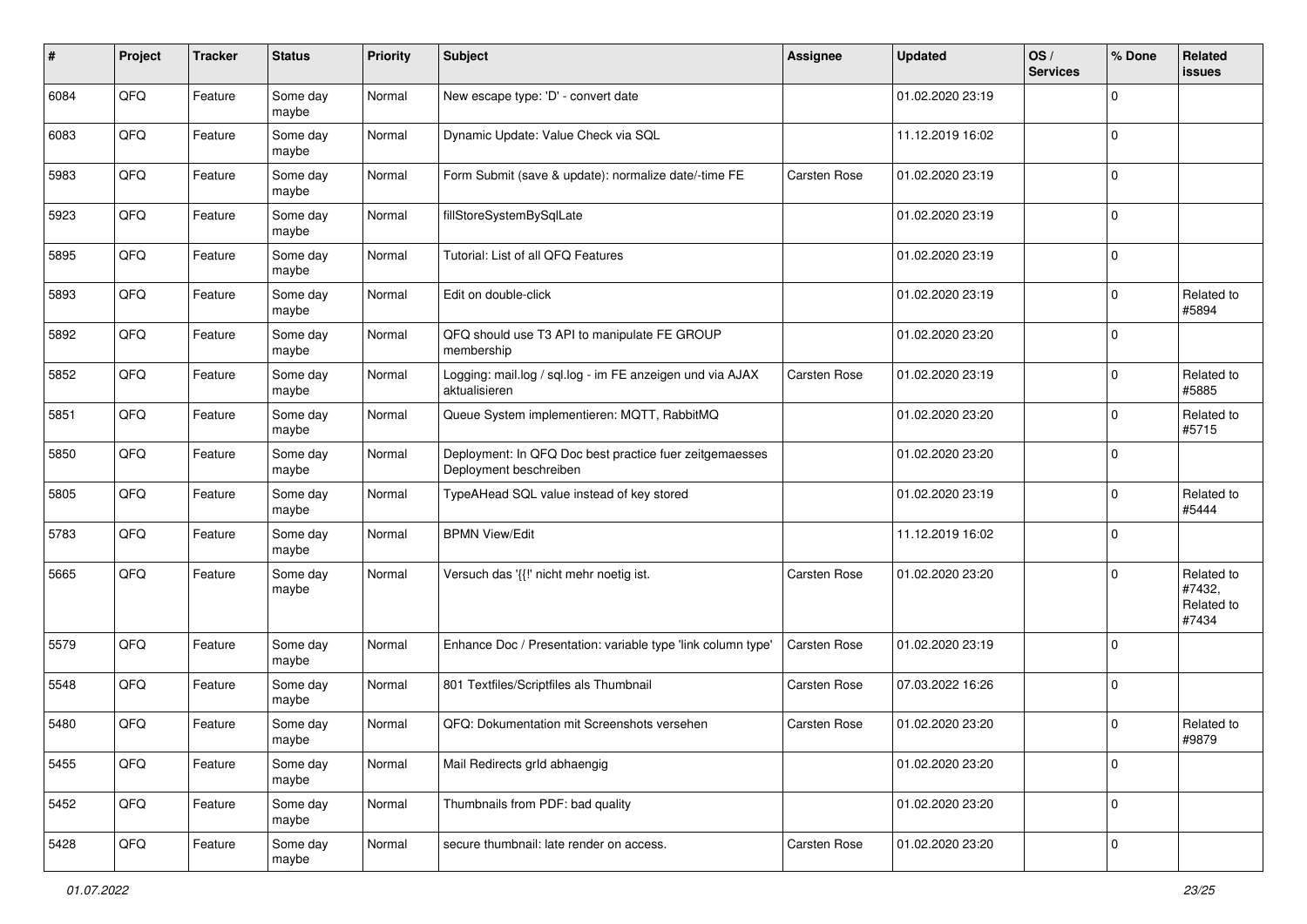| #    | Project | <b>Tracker</b> | <b>Status</b>     | <b>Priority</b> | <b>Subject</b>                                                                                                                                                | <b>Assignee</b> | <b>Updated</b>   | OS/<br><b>Services</b> | % Done      | Related<br>issues    |
|------|---------|----------------|-------------------|-----------------|---------------------------------------------------------------------------------------------------------------------------------------------------------------|-----------------|------------------|------------------------|-------------|----------------------|
| 5389 | QFQ     | Feature        | Some day<br>maybe | Normal          | QFQ Design: Multline label / note                                                                                                                             | Benjamin Baer   | 01.02.2020 23:19 |                        | $\Omega$    |                      |
| 5342 | QFQ     | Feature        | Some day<br>maybe | Normal          | link - with HTML Attributes                                                                                                                                   |                 | 01.02.2020 23:20 |                        | 0           | Related to<br>#14077 |
| 5160 | QFQ     | Feature        | Some day<br>maybe | Normal          | QFQ collaborative / together.js, ShareJS, y-js, collaborative,                                                                                                |                 | 11.12.2019 16:02 |                        | $\Omega$    |                      |
| 5132 | QFQ     | Feature        | Some day<br>maybe | Normal          | Error Message sendmail missing attachment: more details                                                                                                       | Carsten Rose    | 01.02.2020 23:19 |                        | $\Omega$    |                      |
| 5129 | QFQ     | Feature        | Some day<br>maybe | Normal          | Reports: SQL fuer x Achse und y Achse                                                                                                                         |                 | 11.12.2019 16:02 |                        | 0           |                      |
| 5024 | QFQ     | Feature        | Some day<br>maybe | Normal          | Fabric: Generate PDF with edits                                                                                                                               | Benjamin Baer   | 01.02.2020 23:20 |                        | $\mathbf 0$ | Related to<br>#10704 |
| 4974 | QFQ     | Feature        | Some day<br>maybe | Normal          | Long polling - inform all listening clients of changes                                                                                                        |                 | 11.12.2019 16:02 |                        | $\Omega$    |                      |
| 4956 | QFQ     | Feature        | Some day<br>maybe | Normal          | Sendmail: Benutzerdefinierte Headers                                                                                                                          | Carsten Rose    | 11.12.2019 16:02 |                        | $\mathbf 0$ |                      |
| 4872 | QFQ     | Feature        | Some day<br>maybe | Normal          | Fields of Typo3 page available in STORE_TYPO3                                                                                                                 | Carsten Rose    | 01.02.2020 23:19 |                        | $\mathbf 0$ |                      |
| 4869 | QFQ     | Feature        | Some day<br>maybe | Normal          | Dynamic Update (show, hide, readonly?, required?) for<br><b>Template Group Elements</b>                                                                       | Carsten Rose    | 01.02.2020 23:19 |                        | $\Omega$    | Related to<br>#4865  |
| 4839 | QFQ     | Feature        | Some day<br>maybe | Normal          | qfq-handle in <head> Abschnitt</head>                                                                                                                         | Carsten Rose    | 11.12.2019 16:02 |                        | $\mathbf 0$ |                      |
| 4816 | QFQ     | Feature        | Some day<br>maybe | Normal          | Templates for QFQ Reports (Tables, Radios, )                                                                                                                  |                 | 01.02.2020 23:20 |                        | $\Omega$    |                      |
| 4757 | QFQ     | Feature        | Some day<br>maybe | Normal          | Test subrecord: download links ok? Links ok?                                                                                                                  | Carsten Rose    | 01.02.2020 23:20 |                        | $\Omega$    |                      |
| 4719 | QFQ     | Feature        | Some day<br>maybe | Normal          | Custom Message in Client in case of 'Browser tab close,<br>modification will be lost'                                                                         |                 | 01.02.2020 23:20 |                        | $\Omega$    |                      |
| 4652 | QFQ     | Feature        | Some day<br>maybe | Normal          | UZH CD: Weiterleitung auf benutzerdefinierte 403/404 Seite                                                                                                    | Carsten Rose    | 01.02.2020 23:20 |                        | $\Omega$    |                      |
| 4650 | QFQ     | Feature        | Some day<br>maybe | Normal          | Convert html to doc/rtf                                                                                                                                       | Carsten Rose    | 01.02.2020 23:20 |                        | $\mathbf 0$ | Related to<br>#10704 |
| 4640 | QFQ     | Feature        | Some day<br>maybe | Normal          | Rename System Forms                                                                                                                                           |                 | 01.02.2020 23:20 |                        | $\Omega$    |                      |
| 4627 | QFQ     | Feature        | Some day<br>maybe | Normal          | dbupdate: all tables - check 'create', 'modified' if it is possible<br>to change to default 'CURRENT_TIMESTAMP' and modified<br>'ON UPDATE CURRENT_TIMESTAMP' |                 | 01.02.2020 23:20 |                        | $\Omega$    |                      |
| 4626 | QFQ     | Feature        | Some day<br>maybe | Normal          | Mobile View: 'classBody=qfq-form-right' makes no sense                                                                                                        |                 | 01.02.2020 23:20 |                        | $\Omega$    |                      |